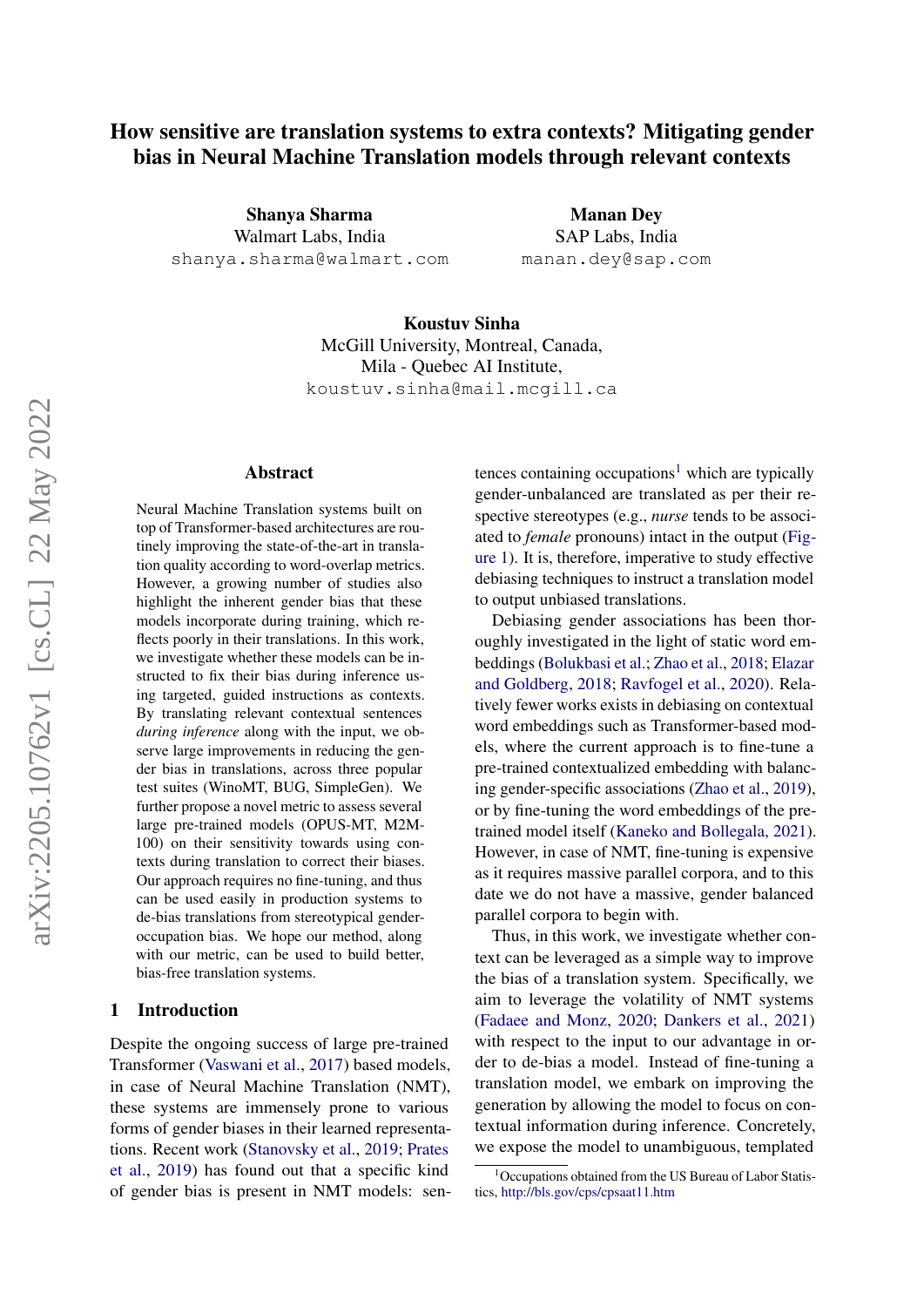<span id="page-1-0"></span>

Figure 1: An example of our de-biasing pipeline, using OPUS-MT [\(Tiedemann and Thottingal,](#page-8-4) [2020\)](#page-8-4) model on English to German translation on a sample drawn from WinoMT [\(Stanovsky et al.,](#page-8-1) [2019\)](#page-8-1) dataset. We correct the bias during inference by providing additional relevant *context* (built using our template bank T) to the input, which we remove after the translation.

context alongside to the input to translate, containing the *unbiased* gender association of the entity in the input<sup>[2](#page-1-1)</sup>. Specifically, we do not modify the input: instead we either *prepend* or *append* the context to the input as a separate sentence, separated by delimiters [\(Figure 1\)](#page-1-0). We observe that using this context, state-of-the-art translation models are able to reduce their gender association biases for occupations considerably in the output translation, purely during inference. This improvement varies according to model, language-pair and occupations.

Concretely, in this work we systematically study the effect of contexts in the source language (English) affecting the occupation gender-bias in the target translation (German, French, and Spanish) using two popular state-of-the-art NMT models: M2M-100 [\(Fan et al.,](#page-7-7) [2020\)](#page-7-7) and OPUS-MT [\(Tiedemann and Thottingal,](#page-8-4) [2020\)](#page-8-4), in three publicly available occupation-gender bias datasets: WinoMT [\(Stanovsky et al.,](#page-8-1) [2019\)](#page-8-1), BUG [\(Levy](#page-7-8) [et al.,](#page-7-8) [2021\)](#page-7-8) and SimpleGen [\(Renduchintala and](#page-7-9) [Williams,](#page-7-9) [2021\)](#page-7-9). We further measure the translation models' sensitivity to additional relevant contexts using a novel Context Sensitivity Score. We find that both models can be de-biased significantly by adding unambiguous, relevant contexts, with the largest improvement being that of M2M-100, which exhibits higher sensitivity towards additional contexts. Our proposed method thus introduces a simple and effective way to de-bias translations during inference.

#### <span id="page-1-3"></span>2 Approach

To mitigate gender-stereotyped bias for occupations in NMT, we consider the approach of adding a context to the input, as a separate sentence either prepended or appended with the original input sentence. This context is generated using hand – crafted templates, which contains unambiguous signal about the gender of the profession in the source sentence. In particular, we investigate the capability of NMT models to extract signals from these contexts and mitigate gender bias in the translation during inference.

### 2.1 Template construction and usage

We start with a parallel corpora dataset containing sentence pairs  $(X, Y)$ , where each source sentence X contains a target entity having gender g<sup>X</sup> (*male* or *female*)<sup>[3](#page-1-2)</sup>, which is associated with a profession  $p_X$  and is referred by gender-specific pronoun(s). To construct unambiguous contexts, we carefully create templates  $t \in T$ , which can be used to generate a context:  $t(p_X, g_X) \rightarrow c$ . This context pro-

<span id="page-1-1"></span><sup>&</sup>lt;sup>2</sup>Unlike [Fadaee and Monz](#page-7-5) [\(2020\)](#page-7-5), we do not modify the source sentence in itself, instead we append or prepend an extra contextual information, which can also be compared to tuning-free prompt mining setup in the literature [\(Liu et al.,](#page-7-10) [2021\)](#page-7-10).

<span id="page-1-2"></span> $3$ We acknowledge that a limitation of this work is that we do not consider the non-binary genders, and we leave it for a potential future work to explore the context sensitivity of non-binary genders in language.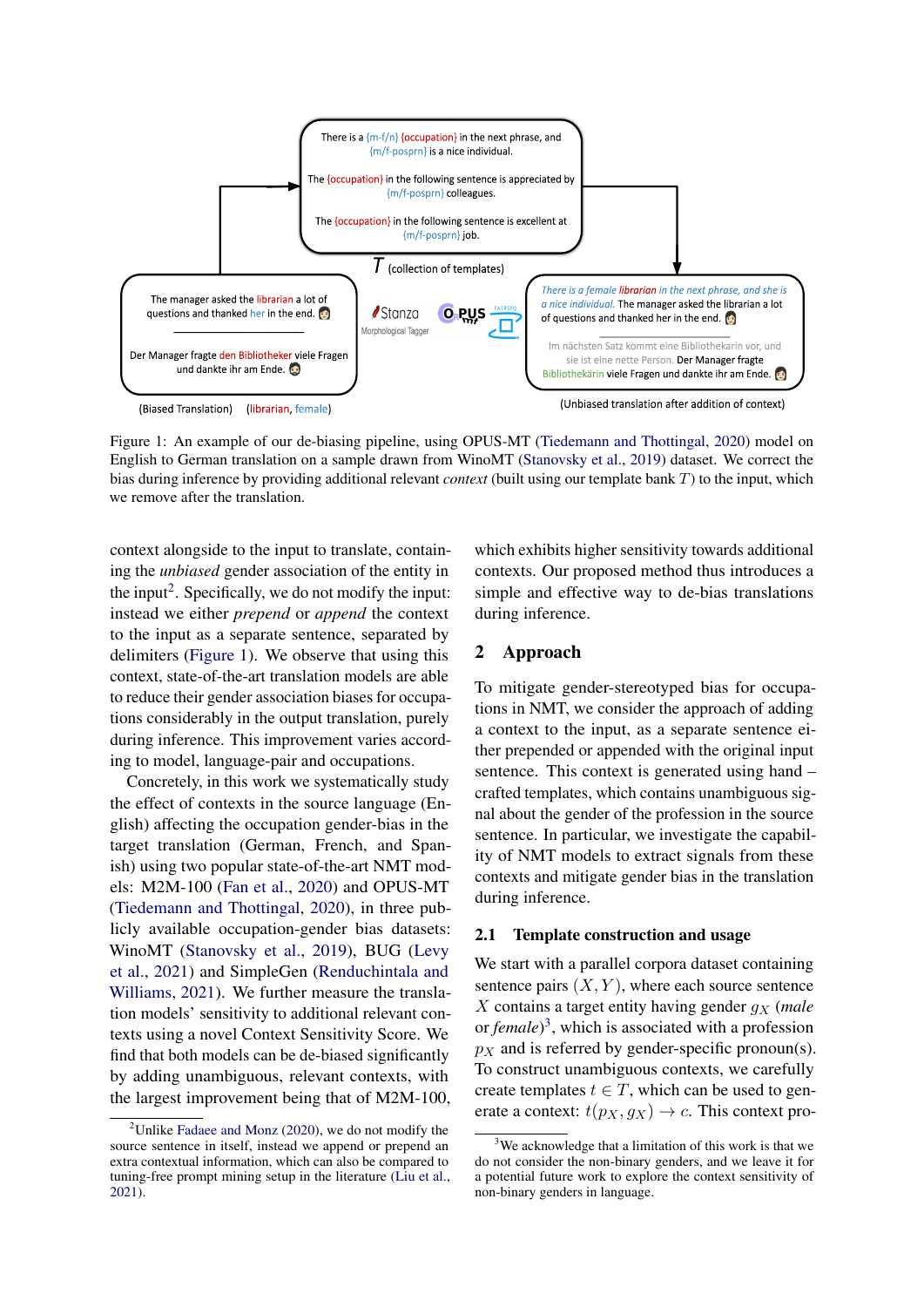vides enough signal unambiguously to specify the intended gender of  $p<sub>X</sub>$  from the source,  $q<sub>X</sub>$  of the target entity [\(Figure 1\)](#page-1-0). To have a diverse set of contexts, we vary the templates with respect to length of tokens, number of gender signals (whether the gender is referred by one or more nouns/pronouns) and the minimum distance of a gender signal from the target profession (i.e, how close the profession word and the gender signal word(s) are in terms of word distance). The list of templates used to create the contexts for our evaluation are mentioned in [Ta](#page-11-0)[ble 11.](#page-11-0) [Table 8](#page-9-0) lists down the keywords and values used in the corresponding template placeholders.

Thus, given a sentence to translate  $X$ , we randomly prepend or append the context  $c$  to construct a new input for translation,  $X_c = [c||X]$ or  $X_c = [X||c]$ , where  $\parallel$  is the delimiter which separates the two sentences. We translate this sentence  $X_c$  to a target language  $\mathcal L$  using a pre-trained translation model  $M_{English \rightarrow \mathcal{L}}(X_c)$  to output the translation  $\hat{Y}_c$ . To extract the intended translation, we drop the translated context by splitting the output using the delimiter  $\parallel$ , to get  $\hat{Y}_{q}$ , which is the translation of  $X_c$  after removing c.

Choosing a template: We use a greedy strategy to choose a template to apply for a given sentence  $X$ . Following the formulation of [Stanovsky](#page-8-1) [et al.](#page-8-1) [\(2019\)](#page-8-1), we first use a heuristic morphological tagger<sup>[4](#page-2-0)</sup> to extract the gender of the target entity from the source  $(g_X)$  and from the translation  $(g_{\hat{Y}})$ .  $g_X \neq g_{\hat{Y}}$  indicates the presence of stereotypical bias <sup>[5](#page-2-1)</sup>. In those sentences, we iteratively search for a relevant context  $c, \forall t \in T$  such that  $g_X = g_{\hat{Y}_{q}}$ . We stop this search once we exhaust our set of templates in T.

Choice of delimiter: Given our template construction, we can have multiple choices for the delimiter ||. A natural choice of delimiter is period (.), however we also experiment with alternatives such as hash $(\#)$ , colon $(\cdot)$  and semicolon $(\cdot)$  and evaluate their effect on the de-biasing performance. We observed that the choice of delimiter has a significant effect on the actual translation quality of the original sentence. In our primary experiments, we choose hash(#) as our delimiter since it provides a substantial improvement in the bias while also

ensuring minimal change in translation quality. We discuss more about the results from various delimiters in [§4.1.](#page-4-0)

#### 2.2 Evaluation

We first investigate the capability of NMT models to translate without exhibiting gender-stereotypical bias for the profession  $p$  in the output. Concretely, we want the model to generate the appropriate gender-specific pronouns for the profession in the translation Y according to the gender  $g_X$  in the input sentence  $X$ . To compute the gender translation *accuracy*, we extract the predicted gender from the target translation,  $g_{\hat{Y}}$ , using the morphological tagger. Then, we measure if this predicted gender  $g_{\hat{V}}$  is the same as that of an annotated, gold truth gender  $g<sub>Y</sub>$  for the same entity. We also evaluate the translation of  $X_c$  using the same setup, which contains the source sentence  $X$  and a context  $c$ . In this case, post translation, we drop the translated output of c and evaluate  $Y_{\alpha}$  using the same method as described above.

We first analyze the efficacy of adding contexts using the following metrics.  $\mathcal{A}_{C}$  denotes the accuracy by adding context following the greedy strategy of template selection. Since the greedy strategy stops the search once it finds a working template, we also investigate a non-greedy strategy in *average accuracy*,  $A_{all}$ , where we naively apply all T templates to all data points in  $D$ , and compute an average accuracy over  $D \times T$ . Following the results of  $\mathcal{A}_{C}$  and  $\mathcal{A}_{all}$ , we further investigate the subset of the data where adding a template is useful, by constructing an upper and lower bound. Specifically,  $C_U$  denotes the fraction of the biased subset where at least one context is able to rectify the bias, subject to application of a context, and  $C_L$  denotes the fraction where *all* templates  $t \in T$  yield an unbiased translation.

Context Sensitivity Score. NMT systems have been shown to be highly sensitive to modifications and perturbations in the input [\(Fadaee and Monz,](#page-7-5) [2020;](#page-7-5) [Dankers et al.,](#page-7-6) [2021\)](#page-7-6), thus rendering them *volatile*. We concur to the findings by observing that certain sentences are more sensitive to the addition of contexts than others. It is however imperative to study the sensitivity in both directions, such as adding counterfactual contexts in input, which could result from error in the morphological tagger. Thus, we quantify the sensitivity of a source sentence X towards *both* relevant and coun-

<span id="page-2-0"></span><sup>&</sup>lt;sup>4</sup>We use Stanza [\(Qi et al.,](#page-7-11) [2020\)](#page-7-11) as the morphological tagger and AWeSOME aligner [\(Dou and Neubig,](#page-7-12) [2021\)](#page-7-12) to align the source and target entities.

<span id="page-2-1"></span><sup>&</sup>lt;sup>5</sup>Note, we do not use the ground truth annotation  $g_Y$  to decide this, as it is unavailable during testing. Our method relies on the accuracy of the heuristic morphological tagger.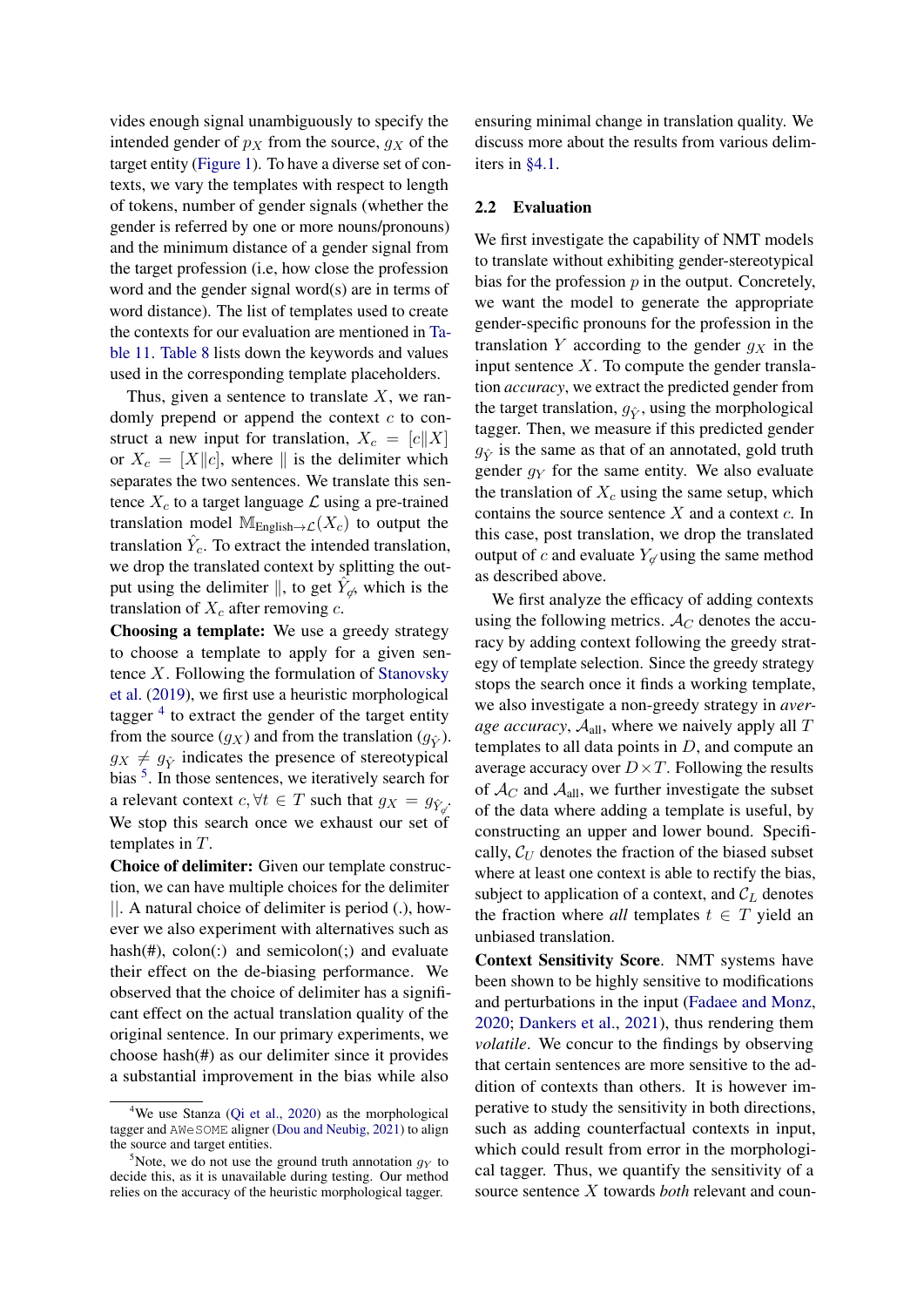<span id="page-3-1"></span>

| Dataset    | Model          | <b>Target Language</b> | <b>Without Context</b>       |                       |                                             | With Context                        |                   |                 |  |  |  |
|------------|----------------|------------------------|------------------------------|-----------------------|---------------------------------------------|-------------------------------------|-------------------|-----------------|--|--|--|
|            |                |                        | $\overline{\mathcal{A}(\%)}$ | $\mathcal{A}_{C}(\%)$ | $\mathcal{A}_all(\overline{\mathcal{C}_0})$ | $\mathcal{C}\mathcal{S}\mathcal{S}$ | $\mathcal{C}_{U}$ | $\mathcal{C}_L$ |  |  |  |
| WinoMT     |                | German (de)            | 60.57(8.64)                  | 82.13                 | 62.09(9.81)                                 | 0.27(0.38)                          | 54.60             | 10.64           |  |  |  |
|            | <b>OPUS-MT</b> | French (fr)            | 57.70 (12.20)                | 73.64                 | 59.88 (13.67)                               | 0.34(0.43)                          | 37.60             | 3.80            |  |  |  |
|            |                | Spanish (es)           | 60.10(10.18)                 | 76.79                 | 58.97 (8.64)                                | 0.31(0.41)                          | 41.80             | 9.96            |  |  |  |
|            |                | German (de)            | 58.71 (10.82)                | 80.65                 | 58.25 (10.86)                               | 0.25(0.35)                          | 53.13             | 6.30            |  |  |  |
|            | M2M-100        | French (fr)            | 49.43 (19.09)                | 76.83                 | 54.03 (7.42)                                | 0.37(0.44)                          | 54.18             | 17.40           |  |  |  |
|            |                | Spanish (es)           | 56.56 (10.23)                | 85.35                 | 59.25 (11.69)                               | $\overline{0.35}$ (0.41)            | 66.27             | 18.45           |  |  |  |
|            |                | German (de)            | 70.72 (17.08)                | 85.60                 | 66.91 (16.09)                               | 0.20(0.30)                          | 51.43             | 8.40            |  |  |  |
|            | <b>OPUS-MT</b> | French (fr)            | 55.96 (19.27)                | 75.90                 | $61.34 \overline{(16.91)}$                  | 0.22(0.35)                          | 45.70             | 11.00           |  |  |  |
| <b>BUG</b> |                | Spanish (es)           | 74.85 (21.64)                | 86.74                 | 75.50 (18.31)                               | 0.16(0.29)                          | 47.72             | 7.20            |  |  |  |
|            |                | German (de)            | 58.13 (10.97)                | 87.36                 | 67.09 (15.20)                               | 0.39(0.42)                          | 70.39             | 25.95           |  |  |  |
|            | M2M-100        | French (fr)            | 48.08 (16.89)                | 78.84                 | 57.92 (20.22)                               | 0.40(0.43)                          | 59.76             | 22.27           |  |  |  |
|            |                | Spanish (es)           | 63.19(17.10)                 | 82.25                 | 72.34(19.75)                                | 0.32(0.40)                          | 61.11             | 18.18           |  |  |  |
|            |                | German (de)            | 58.03 (15.52)                | 83.37                 | 59.95 (15.57)                               | 0.33(0.40)                          | 60.37             | 6.70            |  |  |  |
|            | <b>OPUS-MT</b> | French (fr)            | 57.28 (12.04)                | 83.29                 | 62.70(12.37)                                | 0.29(0.39)                          | 60.89             | 16.90           |  |  |  |
| SimpleGen  |                | Spanish (es)           | 67.34(9.70)                  | 86.48                 | 70.65 (11.41)                               | 0.21(0.34)                          | 58.62             | 8.30            |  |  |  |
|            |                | German (de)            | 54.05 (5.72)                 | 79.84                 | 56.10 (8.13)                                | 0.29(0.39)                          | 56.12             | 10.00           |  |  |  |
|            | M2M-100        | French (fr)            | 53.34 (9.80)                 | 81.45                 | 60.00(8.45)                                 | 0.33(0.41)                          | 60.25             | 13.75           |  |  |  |
|            |                | Spanish (es)           | 59.75 (7.76)                 | 87.42                 | 64.22 (11.49)                               | 0.23(0.32)                          | 68.75             | 5.20            |  |  |  |

Table 1: Full results containing per dataset, per model and per language pairs. In "Without Context", A reflects the accuracy of correct gender associations in the translation. In "With Context",  $A_C$  is the maximum accuracy of the overall dataset with context added to the biased sentences (incorrect prediction without context).  $A_{all}$  reflects the average accuracy of correct gender associations for all templates applied on all sentences and  $CSS$  represents the CSS Score. The values in bracket represent the standard deviation for the corresponding metric.  $C_U$  and  $C_L$  represents respectively the percentage of the biased sentences where at least one template / all templates yields the correct prediction of the gender association. The values in bold represent the values where average accuracy improved after applying all templates to the sentences.

terfactual contexts. Specifically, we use  $T$  different contexts of *both* male and female gender signals, irrespective of the gender of the entity in the source sentence  $(g_X)$ . Our objective is to observe if the gender associated with the target entity in the translation with context is different compared to the translation without context, i.e., how *sensitive* the model  $(g_{\hat{Y}} \neq g_{\hat{Y}_V}, t \in T)$  is. Thus, the contextsensitivity score for sentences  $X$  in dataset  $D$  can be defined as:

$$
\text{CSS}_X = \frac{1}{|D|}\sum_{X \in D}\frac{\sum_{t=1}^T I(g_{\hat{Y}} \neq g_{\hat{Y}_\text{F}})_{X,X_c} \xrightarrow{\text{M}} \hat{Y}, \hat{Y}_\text{F}}{2|T|}
$$

where,  $|T|$  is the total number of templates, used twice for male and female genders.

### 3 Experiments and Results

#### 3.1 Experiment Details

Models: We use M2M-100 and OPUS-MT models for evaluation. M2M-100 [\(Fan et al.,](#page-7-13) [2021\)](#page-7-13) which is a many-to-many multilingual encoderdecoder translation model that can translate directly between any pair of 100 languages, based on

the Transformer[\(Vaswani et al.,](#page-8-0) [2017\)](#page-8-0) architecture. OPUS-MT [\(Tiedemann and Thottingal,](#page-8-4) [2020\)](#page-8-4) is a collection of bilingual and multilingual models based on the standard 6-layer 8-head Transformer architecture.

Languages & Datasets: We perform our experiments using translations from English to three target languages: German, French and Spanish. We chose these three languages as they are wellsupported by Stanza for performing morphological analysis, and also being supported by the NMT models we consider below. For each of these languages, we carry the evaluation on three datasets, WinoMT [\(Stanovsky et al.,](#page-8-1) [2019\)](#page-8-1), BUG [\(Levy](#page-7-8) [et al.,](#page-7-8) [2021\)](#page-7-8) and SimpleGen [\(Renduchintala and](#page-7-9) [Williams,](#page-7-9) [2021\)](#page-7-9). We construct  $|T| = 87$  differ-ent templates<sup>[6](#page-3-0)</sup> [Figure 1.](#page-1-0) We first prune the set of templates per model and language-pair to remove the ones displaying the stereotypical occupationgender biases themselves. We then apply these templates to the input sentences in the dataset and compute metrics as defined in [§2.](#page-1-3)

<span id="page-3-0"></span><sup>&</sup>lt;sup>6</sup>[Table 11](#page-11-0) in the Appendix contains a full list of templates.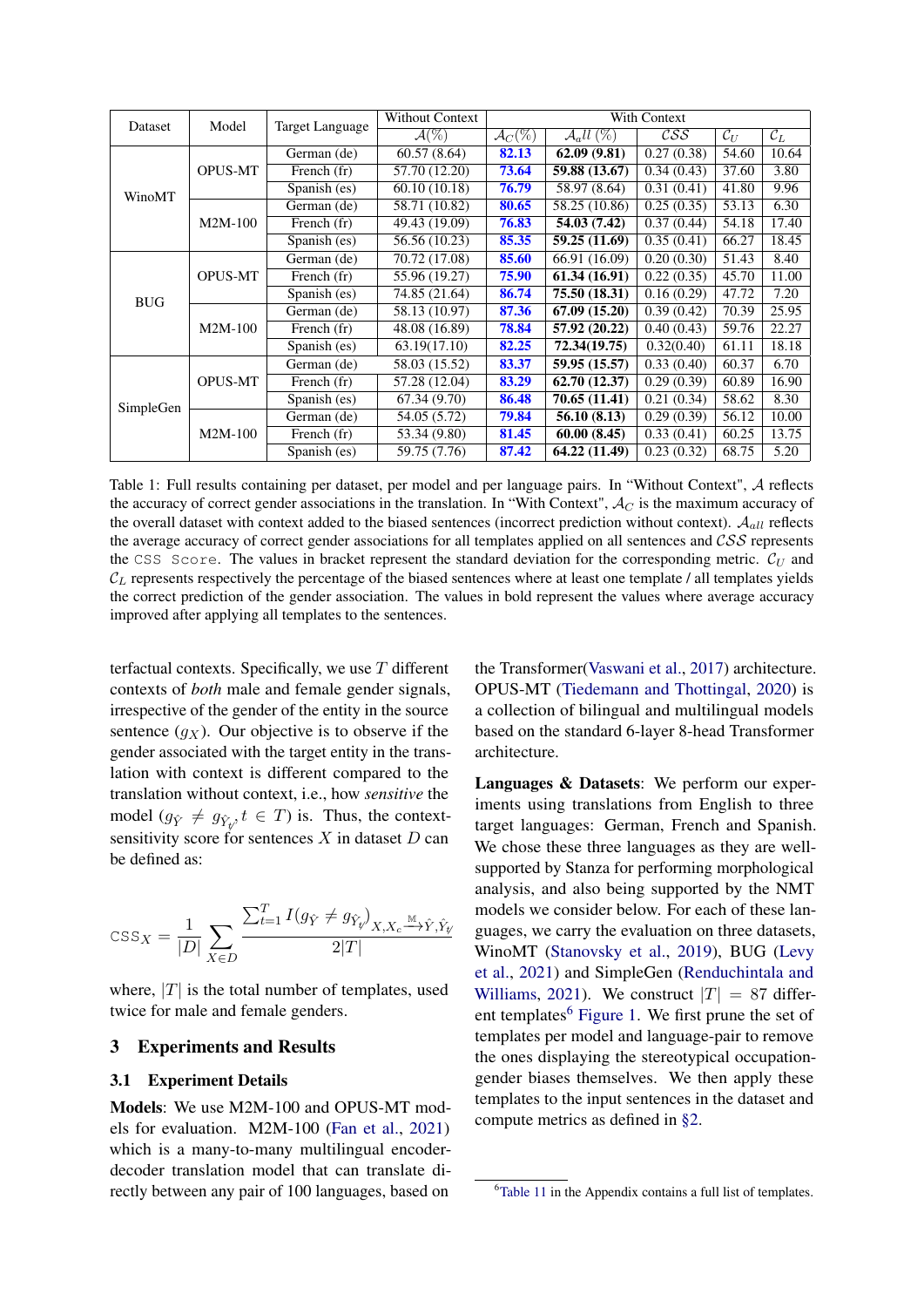#### 3.2 Results

### For most sentences, there exists at least one template which is able to correct the bias

We find that by the application of greedy strategy,  $A_C$  is significantly high [\(Table 1\)](#page-3-1), with the highest performance improvement in BUG dataset (87.36% for M2M-100 (German) compared with baseline 58.13%). This is a very promising result, as even accounting for morphological and heuristic gender detection approximation, it is possible to effectively de-bias a gender stereotype of a profession in translation by adding extra context. The highest lower bound  $C_L$  is also observed for the same dataset and language-model pair (25.95%).

## On average, contexts de-bias translations across different datasets, language pairs and models

We even observe a marked improvement over averaged accuracy across most language-model pairs [\(Table 1\)](#page-3-1) when we apply all templates from T, *without* using our greedy template selection strategy. While we see slight performance dips in Wino-MT, the least improvement is for BUG dataset using OPUS-MT model for German, where we see significant decrease in performance after adding contexts. However, with M2M model, we observe the highest improvement in the same dataset across all languages. Unsurprisingly, we observe consistent improvement in SimpleGen dataset across all language-model pairs. Since the SimpleGen dataset is constructed from artificially generated data, it is effectively the least ambiguous among the three datasets [\(Renduchintala and Williams,](#page-7-9) [2021\)](#page-7-9), hence enabling the models to fully exploit the additional context.

## M2M-100 model proves to be more sensitive to contexts than OPUS

[Figure 2](#page-4-1) shows the frequency distribution of the sentences according to sensitivity range for each model and dataset. We observe M2M-100 model exhibiting higher sensitivity towards additional contexts. However, M2M-100 was also the most biased model prior to the application of contexts [\(Ta](#page-3-1)[ble 1\)](#page-3-1). This result highlights that the many-to-many pre-training method (as used by M2M-100) is sensitive towards the change in input, which can be leveraged to develop a better, unbiased translation system using our method.

<span id="page-4-1"></span>

Figure 2: Distribution of sentences on the basis of sensitivity to the contexts for OPUS-MT and M2M-100 model. We define three bins: *no change* (CSS score is 0), *less sensitive* (CSS Score <= 0.5) and *more sensitive*  $(CSS Score > 0.5)$  on addition of contexts.

<span id="page-4-3"></span>

| <b>Target Language</b> | <b>OPUS-MT</b>      |    | M2M-100            |    |
|------------------------|---------------------|----|--------------------|----|
|                        | original            | 45 | original           | 25 |
| German(de)             | hash $(\#)$         | 45 | hash $(\#)$        | 25 |
|                        | period (.)          | 44 | period $(.)$       | 23 |
|                        | $\text{colon}$ (:)  | 42 | $\text{colon}$ (:) | 24 |
|                        | semicolon $($ : $)$ | 44 | semicolon (;)      | 24 |
| French(fr)             | original            | 56 | original           | 37 |
|                        | hash $(\#)$         | 54 | hash $($ #)        | 38 |
|                        | period (.)          | 52 | period (.)         | 32 |
|                        | $\text{colon}$ (:)  | 53 | $\text{colon}$ (:) | 35 |
|                        | semicolon $($ : $)$ | 53 | semicolon (;)      | 35 |
|                        | original            | 62 | original           | 42 |
| Spanish(es)            | hash $(\#)$         | 62 | hash $(#)$         | 42 |
|                        | period (.)          | 53 | period (.)         | 34 |
|                        | $\text{colon}$ (:)  | 61 | $\text{colon}$ (:) | 40 |
|                        | semicolon (;)       | 61 | semicolon (;)      | 39 |

Table 2: BLEU Scores of translations for each delimiter

#### 4 Analysis

### <span id="page-4-0"></span>4.1 Does the context impact the translation quality?

An important consideration for any de-biasing measure is to ensure the overall translation quality does not get impacted as an unwanted side effect. In our approach, we observed addition of contexts has an impact on the translation quality based on the delimiter used. This was a critical decision factor in choosing the right delimiter for our de-biasing approach, as we would ideally require a delimiter which has a negligible impact on the translation quality while balancing for the precision in de-biasing.

For each of the language pairs, we draw paral-lel corpus from Tatoeba<sup>[7](#page-4-2)</sup>, and draw 300 sentences from this dataset such that they contain the occupations used in the WinoMT dataset. We then translate these sentences after applying the top 50

<span id="page-4-2"></span><sup>7</sup><https://tatoeba.org/en/downloads>.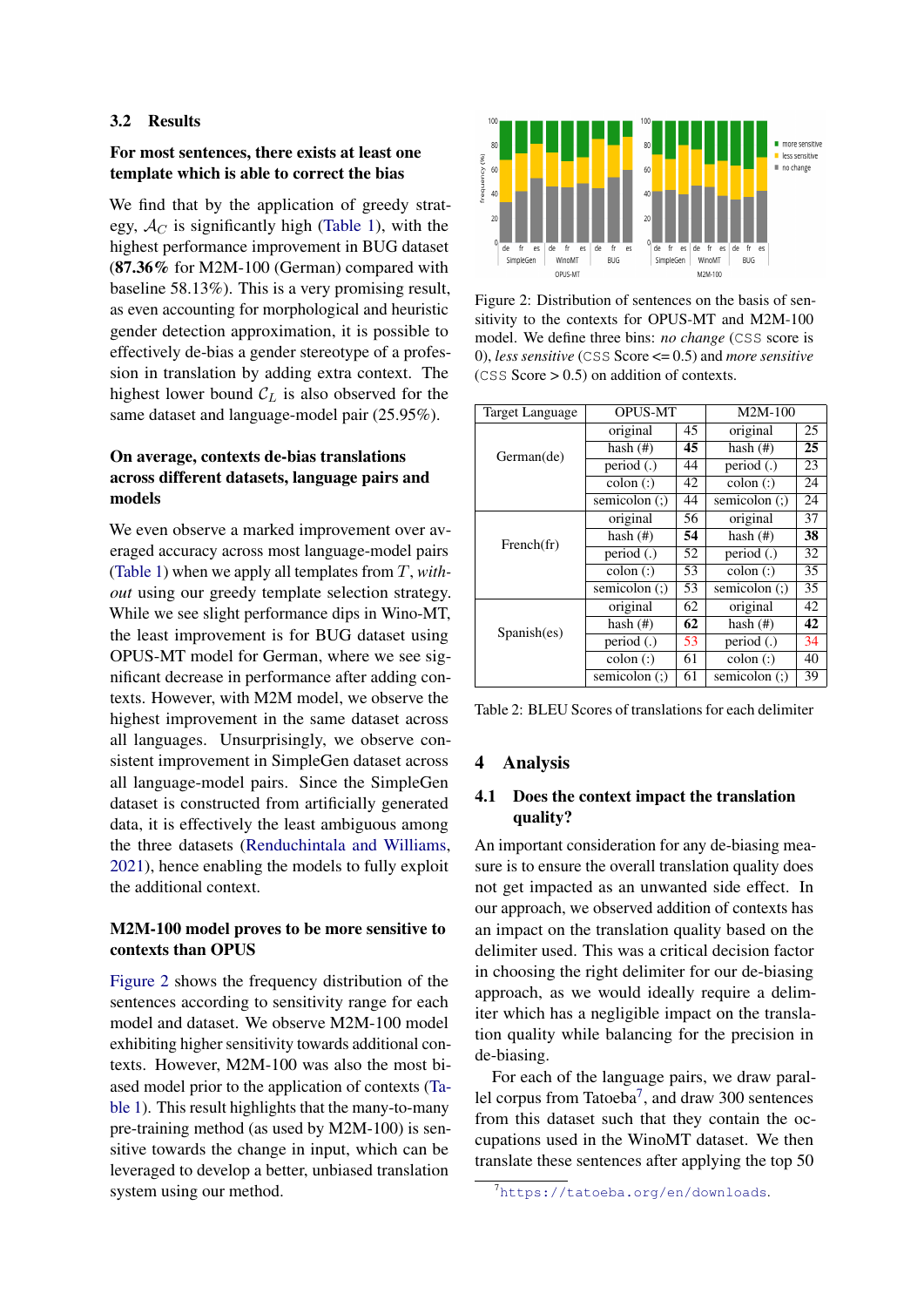contexts per sentence for each occupation and calculate the BLEU score after removing the contexts.

We observe [\(Table 2\)](#page-4-3) that when hash is used as a delimiter, the translation quality does not change compared to the translation without context, both OPUS-MT and M2M-100 per language-delimiter pair. However, the translation quality degrades when period, colon and semicolon are used as delimiters. This can be attributed to the fact that the delimiters period, semicolon and colon are common in the training corpora, leading to their presence within the output translation, making it hard for our post-processing pipeline to ascertain the exact context to sentence boundary. On the other hand, we observed the use of colon (:) as the delimiter resulted in the largest performance improvement on de-biasing accuracy [Table 3.](#page-5-0) However, we recommend using hash (#) as it provides competitive de-biasing performance while maintaining the best translation quality.

<span id="page-5-0"></span>

| <b>Target Language</b> | Delimiter          | <b>OPUS-MT</b>          | $M2M-100$               |
|------------------------|--------------------|-------------------------|-------------------------|
|                        |                    | $\mathcal{A}_{all}(\%)$ | $\mathcal{A}_{all}$ (%) |
| German(de)             | $\text{colon}$ (:) | 65.37                   | 62.51                   |
|                        | semi-colon (;)     | 64.00                   | 62.04                   |
|                        | hash $(\#)$        | 62.09                   | 58.25                   |
|                        | period $(.)$       | 61.39                   | 59.73                   |
| French(fr)             | $\text{colon}$ (:) | 58.97                   | 58.46                   |
|                        | semi-colon (;)     | 58.26                   | 58.53                   |
|                        | hash $(\#)$        | 59.88                   | 54.03                   |
|                        | period $(.)$       | 56.49                   | 57.25                   |
| Spanish(es)            | $\text{colon}$ (:) | 63.38                   | 67.92                   |
|                        | semi-colon (;)     | 63.98                   | 66.73                   |
|                        | hash $(\#)$        | 58.97                   | 59.25                   |
|                        | period $(.)$       | 60.45                   | 59.40                   |

Table 3: Results for different delimiters per model and per language pairs for the WinoMT dataset.  $\mathcal{A}_{all}$  (%) reflects the average accuracy of correct gender associations for all templates applied to all sentences.

## 4.2 Do the translation models understand the semantics of the context?

While we observe marked improvements after adding contexts to the input, we investigate whether the semantics of the contexts matter for the model. To analyze that, we ran a counterfactual study where we use *irrelevant* contexts which contains no information about the gender of the target occupation. We construct a set of irrelevant contexts keeping similar semantic markup as  $T$  [\(Table 10\)](#page-10-0), and then compute the average accuracy after application of these contexts using the evaluation approach mentioned in [§2.](#page-1-3) We observe that adding

gender-irrelevant contexts results do result in a significant decrease in accuracy [\(Table 4\)](#page-5-1). These results indicate that the relevant contexts containing gender-relevant information is indeed useful for the model to de-bias the stereotypical occupation bias in translation, and irrelevant contexts hurt the performance by making the sentence more ambiguous for the NMT model.

<span id="page-5-1"></span>

| Target Language | Model          | $\mathcal{A}(\%)$ | $\mathcal{A}_{all}(\%)$ | $\mathcal{A}_{all\_gi}$ (%) |
|-----------------|----------------|-------------------|-------------------------|-----------------------------|
| German(de)      |                | 58.03             | 59.95                   | 53.27                       |
| French(fr)      | <b>OPUS-MT</b> | 57.28             | 62.70                   | 57.44                       |
| Spanish(es)     |                | 67.34             | 70.65                   | 62.74                       |
| German(de)      |                | 54.05             | 56.10                   | 53.09                       |
| French(fr)      | M2M-100        | 53.34             | 60.00                   | 55.23                       |
| Spanish(es)     |                | 59.75             | 64.22                   | 58.05                       |

Table 4: Results from adding gender irrelevant contexts to SimpleGen dataset. A represents the original accuracy of the dataset for the language model pairs.  $A_{all}$  is the average accuracy when correct contexts (with gender signals) are added, whereas  $A_{all}$   $q_i$  represents the accuracy when gender-irrelevant contexts are added to the dataset.

### 4.3 Does the de-biasing accuracy vary with gender?

<span id="page-5-2"></span>

| Dimension          | Gender | $\mathcal{A}(\%)$ | $\mathcal{A}_{all}(\%)$ | $\delta$ (%) |
|--------------------|--------|-------------------|-------------------------|--------------|
| <b>StereoTypes</b> | Female | 62.66             | 63.35                   | 0.69         |
|                    | Male   | 56.76             | 59.98                   | 3.22         |
| Gender Gold Label  | Female | 43.26             | 47.76                   | 4.50         |
|                    | Male   | 77.81             | 76.45                   | $-1.36$      |

Table 5: Comparision between male and female on gender on the basis of stereotypes and gold label. A represents the aggregated accuracy of the original dataset without adding context.  $A_{all}$  is the aggregated accuracy with context added and  $\delta$  represents the improvement in the accuracy after adding relevant contexts.

In this section, we critically analyze the difference in the accuracy between the two genders (male and female), before and after adding contexts. Typically, one can assess the performance of a debiasing technique using the gold annotations of the given dataset. However, the type of the occupation is also an important factor to consider while applying a de-biasing technique, as certain occupations associated with a stereotype could pose more of a challenge to reduce the bias inherent in the model under investigation. Thus, we perform the comparison among two dimensions – societal stereotypes and the gold annotation. First, we identify the professions which conform to societal stereotypes using the WinoMT dataset [\(Stanovsky et al.,](#page-8-1) [2019\)](#page-8-1)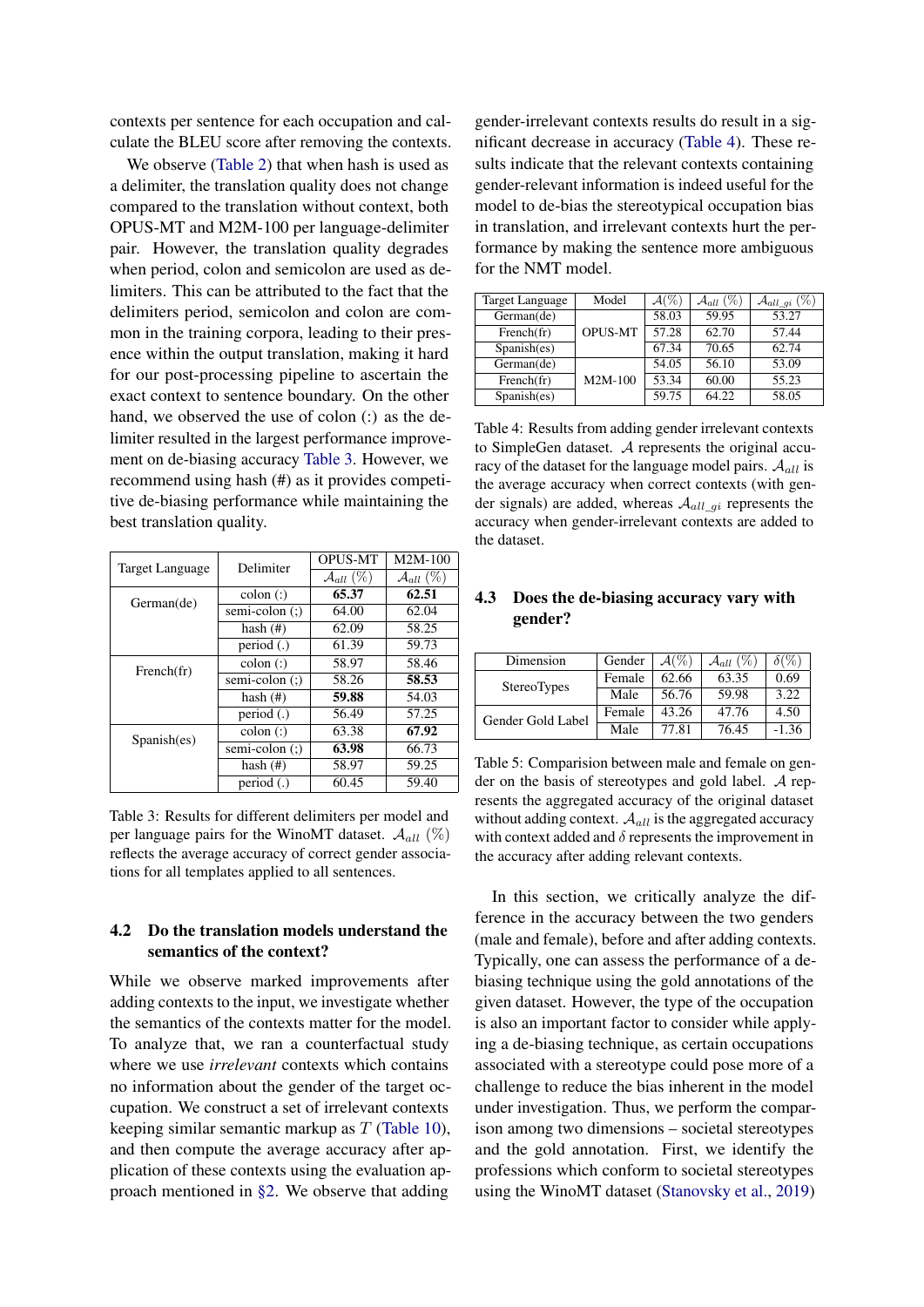and the [US Current Population Survey \(CPS\).](https://www.census.gov/programs-surveys/cps.html) For example, *nurse* is a female stereotypical job and *doctor* can be considered its male counterpart. We compare the performance of gender de-biasing after using our set of contexts according to the societal stereotypes, and also according to the gold annotation of the sentences in a given dataset. (For example, the sentence That nurse is a funny man. has the gold annotation male while societal stereotype as female.).

We observe that while the accuracy is slightly better in case of female stereotypical professions, the improvement( $\delta$ ) is higher for male stereotypical occupations [\(Table 5\)](#page-5-2). Similarly, sentences with male gold label performed better than their female counterparts. This suggests that models find it easier to translate sentences with male entities as opposed to female entities. However, it is interesting to note from the results that sentences with female entities had a greater improvement in accuracy after adding contexts when compared to their male counterparts. The results of the two dimensions combined can imply that models found it hard to translate male stereotypical profession when present in a female context. However, adding the right context aided their translations, thus leading to an improved accuracy.

## 4.4 How do different features determine the effectiveness of templates?

We empirically analyze the importance of factors such as length of tokens, number of gender signals and the minimum distance of a gender signal from the target profession by computing their correlation against the performance (gender de-biasing accuracy) of each template. As can be seen in [Ta](#page-6-0)[ble 6,](#page-6-0) the number of gender signals  $(s)$  and token length (l) is positively correlated to the accuracy of the templates, i.e., longer templates with more number of gender signals leads to a larger improvement in the accuracy. Unsurprisingly, the relative distance(d) of the gender signals from the target profession token is negatively correlated with the accuracy, highlighting co-reference resolution.

### 4.5 What is the time complexity of the de-biasing pipeline?

While our approach uses a simple methodology to de-bias translations, we understand that iterating through 50 contexts, as we do in our experiments, might seem relatively costlier in production systems. To evaluate the minimum size of template

<span id="page-6-0"></span>

| Model          | Target Language | d.      | S    |      |
|----------------|-----------------|---------|------|------|
|                | German(de)      | $-0.18$ | 0.27 | 0.13 |
| <b>OPUS-MT</b> | French (fr)     | $-0.16$ | 0.26 | 0.15 |
|                | Spanish (es)    | $-0.20$ | 0.23 | 0.06 |
|                | German(de)      | $-0.17$ | 0.30 | 0.14 |
| $M2M-100$      | French (fr)     | $-0.16$ | 0.32 | 0.19 |
|                | Spanish (es)    | $-0.24$ | 0.30 | 0.14 |

Table 6: Pearson correlation between the sentence accuracy of the templates for each language model pairs and various factors such as token  $length(l)$ , number of gender signals( $s$ ) and distance of the gender signal ( $d$ ) from the profession across each language-model pair.

<span id="page-6-1"></span>

Figure 3: Variation in performance of the accuracy when using greedy strategy with increasing template space evaluated over WinoMT dataset. Each language plot represents the corresponding accuracy aggregated across the two models. Baseline values represent the accuracy on the base dataset (with no context).

set that can provide significant improvement in the translations, we choose multiple sets of increasing size ranging from 5 to 50 where each of these sets consist of templates sampled randomly(bootstrap sampling repeated 100 times) from the larger set (of 87 templates). We then perform our evaluation using the greedy strategy to choose a template from the given sample and evaluate it over the WinoMT dataset. As can be seen in [Figure 3,](#page-6-1) while the performance does improve with an increase in sample/bin size, even our smallest bin of 5 samples performs significantly well on the given dataset. Thus, we highlight that while performance of our approach is directly proportional to the size of the template space, even smaller samples can also lead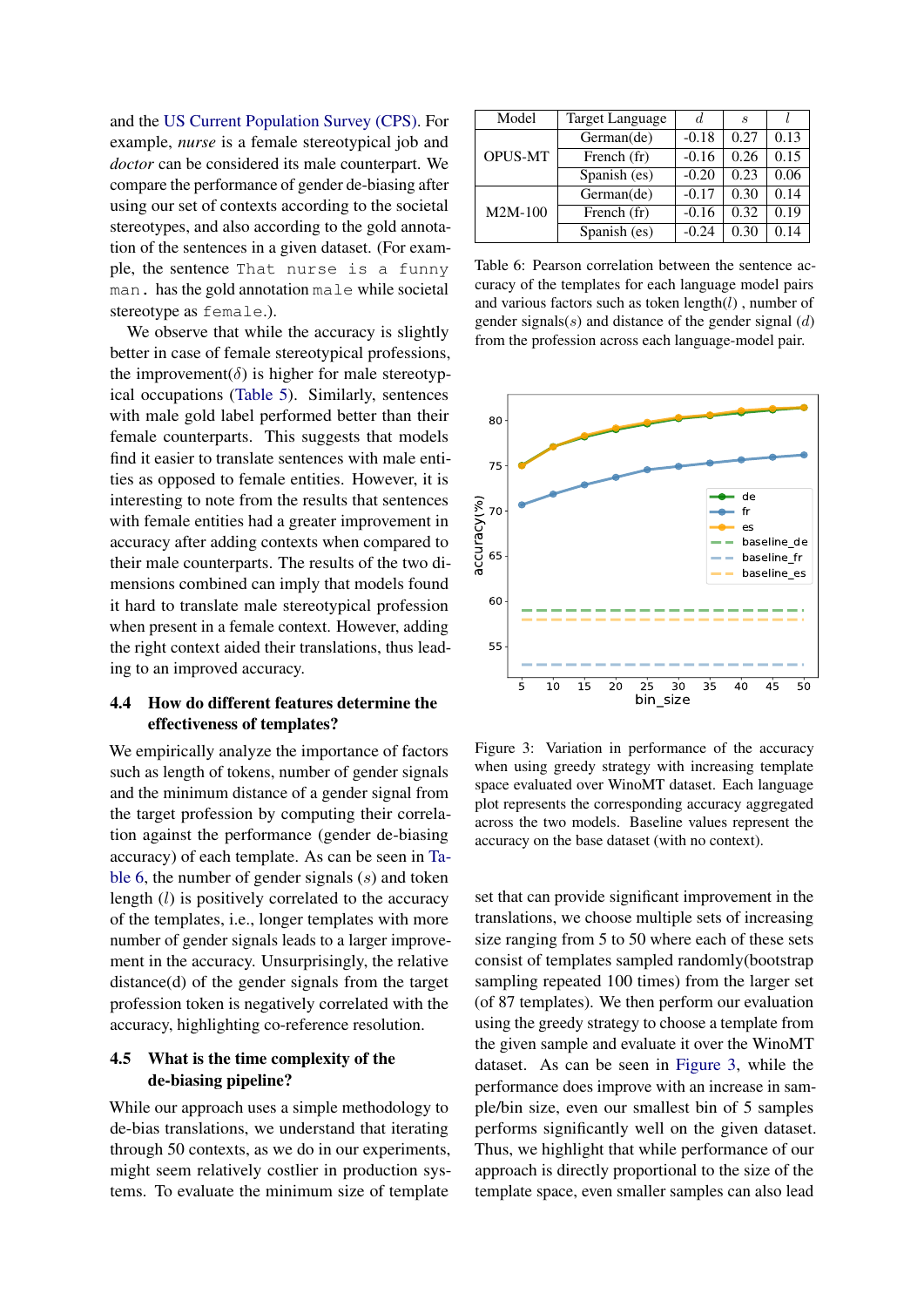to considerable improvements in the translations.

## 5 Conclusion

In this work, we propose a simple and effective approach to correct occupation-gender bias associations in translations during inference. Specifically, we add an unambiguous context to the input to state-of-the-art translation models, and observe that it enables the model to fix its own gender-bias towards gender-stereotyped occupations. We also develop a mechanism to investigate the overall sensitivity of a sentence in a dataset per translation model and per target language towards a context. Future work could consist of automatically choosing the correct template to add to the model during inference, or even generating "prompts" dynamically [\(Shin et al.,](#page-7-14) [2020\)](#page-7-14). An important limitation of our approach is that we rely on the accuracy of heuristic morphological taggers to determine the gender of the source and target sentences to apply the corresponding context. Thus, a promising future work is to develop robust gender extraction mechanism for effective de-biasing in complex sentence constructions.

### Acknowledgements

We would like to thank Adina Williams, Adithya Renduchintala, Dieuwke Hupkes and Emily Dinan from Meta AI for providing feedback on an earlier draft and Divij Nagendra, Pranjal Bankawat from SAP Labs for helping us with the translations.

### References

- <span id="page-7-1"></span>Tolga Bolukbasi, Kai-Wei Chang, James Zou, Venkatesh Saligrama, and Adam Kalai. Man is to Computer Programmer as Woman is to Homemaker ? debiasing Word Embeddings. pages 1–25.
- <span id="page-7-6"></span>Verna Dankers, Elia Bruni, and Dieuwke Hupkes. 2021. The paradox of the compositionality of natural language: a neural machine translation case study. *arXiv preprint arXiv:2108.05885*.
- <span id="page-7-12"></span>Zi-Yi Dou and Graham Neubig. 2021. Word alignment by fine-tuning embeddings on parallel corpora. In *Conference of the European Chapter of the Association for Computational Linguistics (EACL)*.
- <span id="page-7-2"></span>Yanai Elazar and Yoav Goldberg. 2018. [Adversarial](http://arxiv.org/abs/1808.06640) [Removal of Demographic Attributes from Text Data.](http://arxiv.org/abs/1808.06640) *arXiv:1808.06640 [cs, stat]*.
- <span id="page-7-5"></span>Marzieh Fadaee and Christof Monz. 2020. The unreasonable volatility of neural machine translation models. *arXiv preprint arXiv:2005.12398*.
- <span id="page-7-13"></span>Angela Fan, Shruti Bhosale, Holger Schwenk, Zhiyi Ma, Ahmed El-Kishky, Siddharth Goyal, Mandeep Baines, Onur Celebi, Guillaume Wenzek, Vishrav Chaudhary, Naman Goyal, Tom Birch, Vitaliy Liptchinsky, Sergey Edunov, Michael Auli, and Armand Joulin. 2021. [Beyond english-centric multilin](http://jmlr.org/papers/v22/20-1307.html)[gual machine translation.](http://jmlr.org/papers/v22/20-1307.html) *Journal of Machine Learning Research*, 22(107):1–48.
- <span id="page-7-7"></span>Angela Fan, Shruti Bhosale, Holger Schwenk, Zhiyi Ma, Ahmed El-Kishky, Siddharth Goyal, Mandeep Baines, Onur Celebi, Guillaume Wenzek, Vishrav Chaudhary, Naman Goyal, Tom Birch, Vitaliy Liptchinsky, Sergey Edunov, Edouard Grave, Michael Auli, and Armand Joulin. 2020. [Beyond](http://arxiv.org/abs/2010.11125) [English-Centric Multilingual Machine Translation.](http://arxiv.org/abs/2010.11125) *arXiv:2010.11125 [cs]*.
- <span id="page-7-4"></span>Masahiro Kaneko and Danushka Bollegala. 2021. [Debiasing Pre-trained Contextualised Embeddings.](http://arxiv.org/abs/2101.09523) *arXiv:2101.09523 [cs]*.
- <span id="page-7-8"></span>Shahar Levy, Koren Lazar, and Gabriel Stanovsky. 2021. [Collecting a Large-Scale Gender Bias Dataset](http://arxiv.org/abs/2109.03858) [for Coreference Resolution and Machine Transla](http://arxiv.org/abs/2109.03858)[tion.](http://arxiv.org/abs/2109.03858) *arXiv:2109.03858 [cs]*.
- <span id="page-7-10"></span>Pengfei Liu, Weizhe Yuan, Jinlan Fu, Zhengbao Jiang, Hiroaki Hayashi, and Graham Neubig. 2021. [Pre](http://arxiv.org/abs/2107.13586)[train, prompt, and predict: A systematic survey of](http://arxiv.org/abs/2107.13586) [prompting methods in natural language processing.](http://arxiv.org/abs/2107.13586) *CoRR*, abs/2107.13586.
- <span id="page-7-0"></span>Marcelo O. R. Prates, Pedro H. C. Avelar, and Luis Lamb. 2019. [Assessing Gender Bias in Machine](http://arxiv.org/abs/1809.02208) [Translation – A Case Study with Google Translate.](http://arxiv.org/abs/1809.02208) *arXiv:1809.02208 [cs]*.
- <span id="page-7-11"></span>Peng Qi, Yuhao Zhang, Yuhui Zhang, Jason Bolton, and Christopher D. Manning. 2020. [Stanza: A](https://doi.org/10.18653/v1/2020.acl-demos.14) [python natural language processing toolkit for many](https://doi.org/10.18653/v1/2020.acl-demos.14) [human languages.](https://doi.org/10.18653/v1/2020.acl-demos.14) In *Proceedings of the 58th Annual Meeting of the Association for Computational Linguistics: System Demonstrations*, pages 101– 108, Online. Association for Computational Linguistics.
- <span id="page-7-3"></span>Shauli Ravfogel, Yanai Elazar, Hila Gonen, Michael Twiton, and Yoav Goldberg. 2020. [Null It Out:](http://arxiv.org/abs/2004.07667) [Guarding Protected Attributes by Iterative Nullspace](http://arxiv.org/abs/2004.07667) [Projection.](http://arxiv.org/abs/2004.07667) *arXiv:2004.07667 [cs]*.
- <span id="page-7-9"></span>Adithya Renduchintala and Adina Williams. 2021. [In](http://arxiv.org/abs/2104.07838)[vestigating Failures of Automatic Translation in the](http://arxiv.org/abs/2104.07838) [Case of Unambiguous Gender.](http://arxiv.org/abs/2104.07838) *arXiv:2104.07838 [cs]*.
- <span id="page-7-14"></span>Taylor Shin, Yasaman Razeghi, Robert L. Logan IV, Eric Wallace, and Sameer Singh. 2020. [AutoPrompt:](https://doi.org/10.18653/v1/2020.emnlp-main.346) [Eliciting Knowledge from Language Models with](https://doi.org/10.18653/v1/2020.emnlp-main.346) [Automatically Generated Prompts.](https://doi.org/10.18653/v1/2020.emnlp-main.346) In *Proceedings of the 2020 Conference on Empirical Methods in Natural Language Processing (EMNLP)*, pages 4222–4235, Online. Association for Computational Linguistics.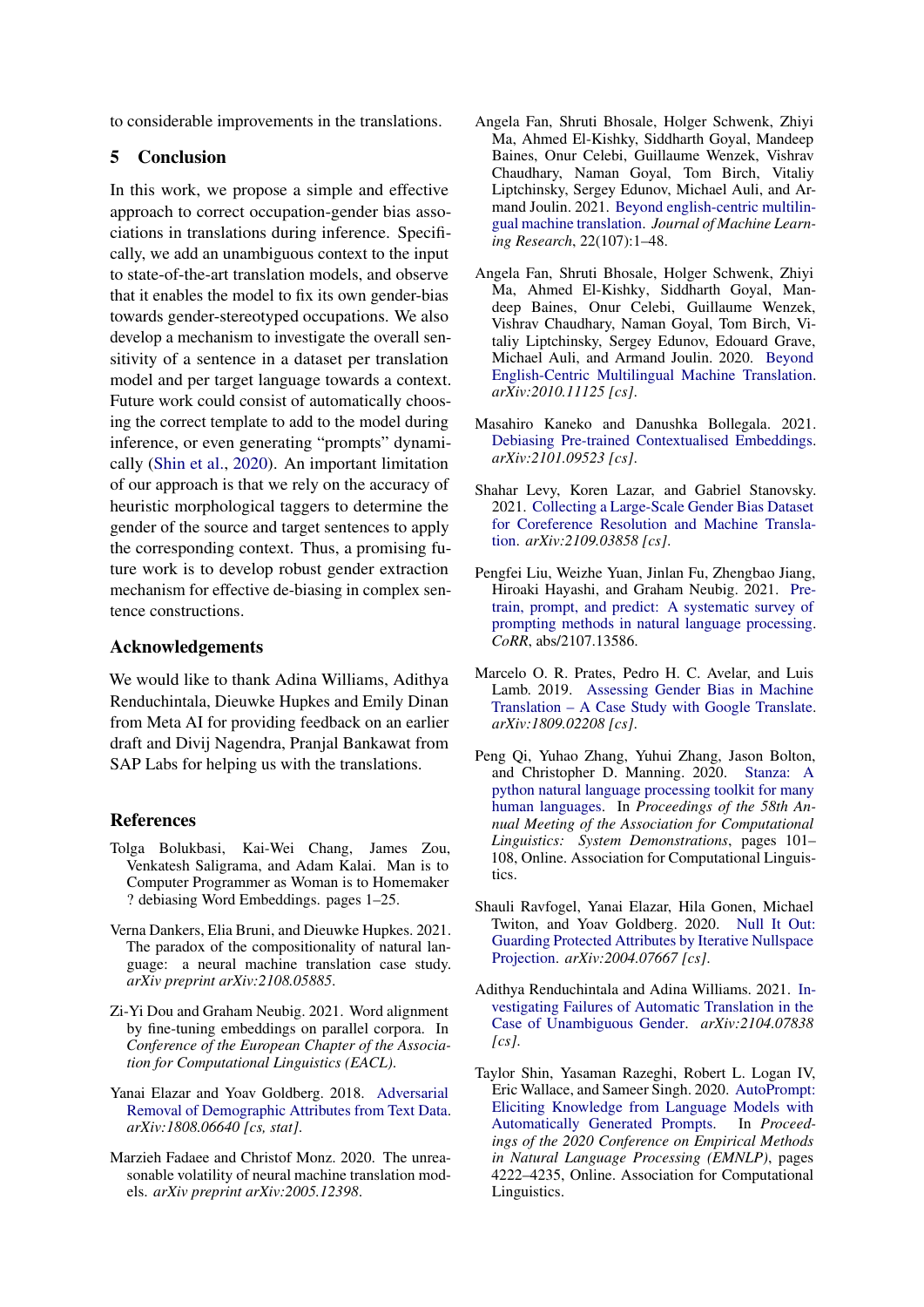- <span id="page-8-1"></span>Gabriel Stanovsky, Noah A. Smith, and Luke Zettlemoyer. 2019. [Evaluating gender bias in machine](https://doi.org/10.18653/v1/P19-1164) [translation.](https://doi.org/10.18653/v1/P19-1164) In *Proceedings of the 57th Annual Meeting of the Association for Computational Linguistics*, pages 1679–1684, Florence, Italy. Association for Computational Linguistics.
- <span id="page-8-4"></span>Jörg Tiedemann and Santhosh Thottingal. 2020. [OPUS-MT – building open translation services for](https://aclanthology.org/2020.eamt-1.61) [the world.](https://aclanthology.org/2020.eamt-1.61) In *Proceedings of the 22nd Annual Conference of the European Association for Machine Translation*, pages 479–480, Lisboa, Portugal. European Association for Machine Translation.
- <span id="page-8-0"></span>Ashish Vaswani, Noam Shazeer, Niki Parmar, Jakob Uszkoreit, Llion Jones, Aidan N. Gomez, Łukasz Kaiser, and Illia Polosukhin. 2017. [Attention is All](https://papers.nips.cc/paper/2017/hash/3f5ee243547dee91fbd053c1c4a845aa-Abstract.html) [you Need.](https://papers.nips.cc/paper/2017/hash/3f5ee243547dee91fbd053c1c4a845aa-Abstract.html) *Advances in Neural Information Processing Systems*, 30.
- <span id="page-8-3"></span>Jieyu Zhao, Tianlu Wang, Mark Yatskar, Ryan Cotterell, Vicente Ordonez, and Kai-Wei Chang. 2019. [Gender Bias in Contextualized Word Embeddings.](https://doi.org/10.18653/v1/N19-1064) In *Proceedings of the 2019 Conference of the North*, pages 629–634, Minneapolis, Minnesota. Association for Computational Linguistics.
- <span id="page-8-2"></span>Jieyu Zhao, Tianlu Wang, Mark Yatskar, Vicente Ordonez, and Kai-Wei Chang. 2018. [Gender Bias in](https://doi.org/10.18653/v1/N18-2003) [Coreference Resolution: Evaluation and Debiasing](https://doi.org/10.18653/v1/N18-2003) [Methods.](https://doi.org/10.18653/v1/N18-2003) In *Proceedings of the 2018 Conference of the North American Chapter of the Association for Computational Linguistics: Human Language Technologies, Volume 2 (Short Papers)*, pages 15–20, New Orleans, Louisiana. Association for Computational Linguistics.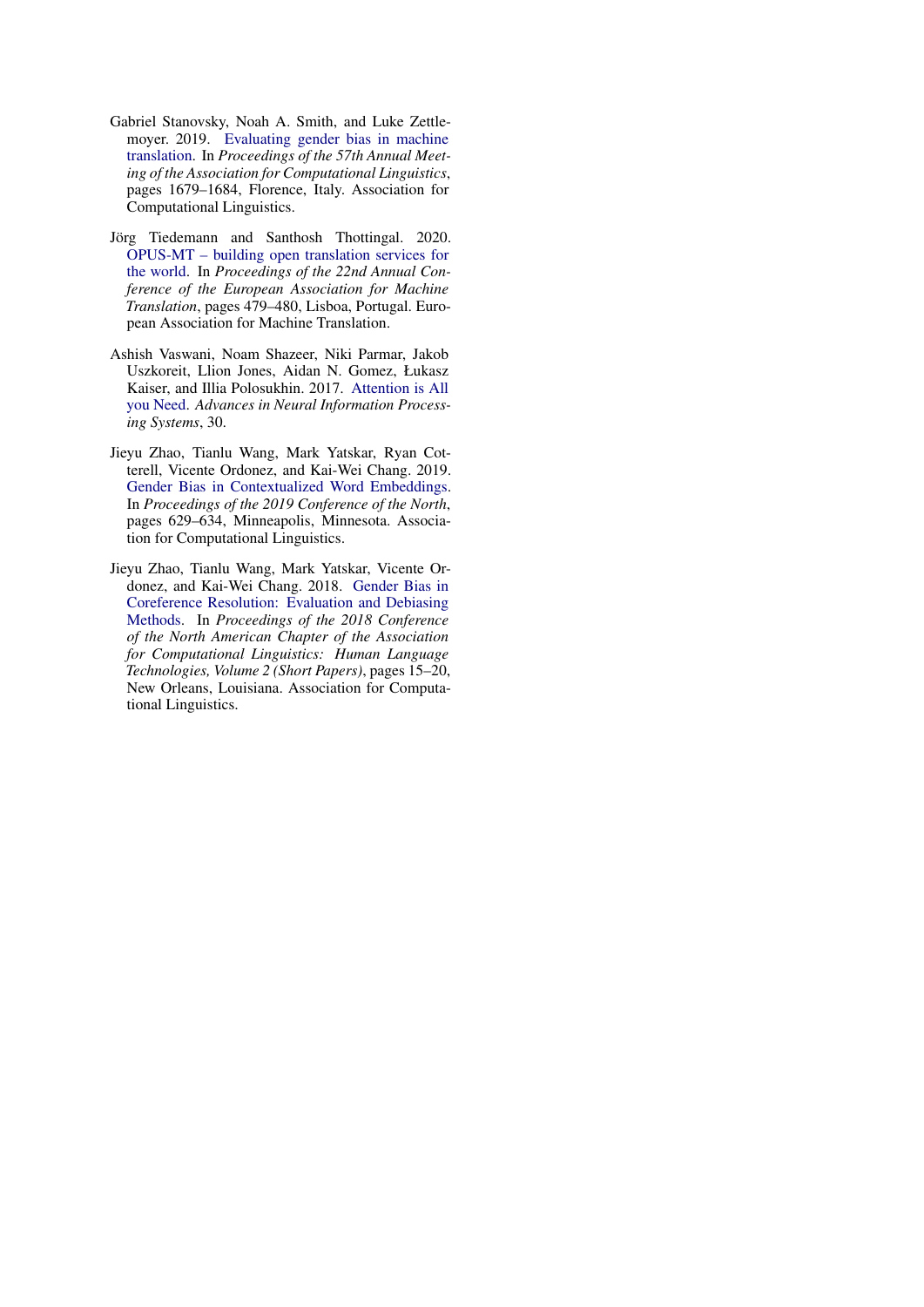### A Appendix

#### A.1 Evaluation dataset details

Our evaluation was carried out on the following datasets.

- 1. WinoMT This dataset by ([\(Stanovsky et al.,](#page-8-1) [2019\)](#page-8-1)) consists of 3888 sentences consisting of male, female and neutral entities. For our experiments, we filter out the neutral ones, leading to a total of 3648 sentences with 1826 male and 1822 female entities.
- 2. BUG [\(Levy et al.,](#page-7-8) [2021\)](#page-7-8) (Balanced-Bug) is a large-scale corpus of 108K diverse realworld English sentences, collected via semiautomatic grammatical pattern matching to evaluate gender bias in various coreference resolution and machine translation models. Of these, we consider the sentences that have a complete overlap with the professions used in WinoMT dataset, leading to 3290 female and 3057 male entities.
- 3. SimpleGEN [\(Renduchintala and Williams,](#page-7-9) [2021\)](#page-7-9) is a gender translation evaluation set based on gendered noun phrases in which there is a single, unambiguous, correct answer. There are a total of 2664 sentences with 1260 female and 1404 male entities.

### A.2 Evaluating the performance of the heuristic morphological tagger

As described in [§2,](#page-1-3) our greedy algorithm  $(A<sub>c</sub>)$ heavily depends on the heuristic morphological tagger to extract the gender association( $g_X$ ) from the source and from the translation  $(q_{\hat{V}})$ . Our tagger makes use of the morphological tagger provided by Stanza [\(Qi et al.,](#page-7-11) [2020\)](#page-7-11) while using heuristics such as presence of gender-specific words (e.g., he/him in English) to predict the gender. To ensure that the gender predicted by this tagger is accurate, we measure the accuracy of the tagger in [Table 7.](#page-9-1) We observe the accuracy of the morphological tagger is specific to the dataset, and the performance of the same varies according to the complexity of sentence constructions and ambiguity within a dataset. Thus, our morphological tagger performs flawlessly on SimpleGen dataset, which is not surprising given the same dataset is constructed from artificially generated templates and thus exhibits the least ambiguity.

<span id="page-9-1"></span>

| Dataset    | Accuracy $(\%)$ |
|------------|-----------------|
| WinoMT     | 99.21           |
| <b>BUG</b> | 98.70           |
| SimpleGen  | 100             |

<span id="page-9-0"></span>Table 7: Accuracy of the custom tagger on various datasets for English (en)

| Keywords  | Values     |
|-----------|------------|
| $f-n$     | female     |
| m-n       | male       |
| f-n-pl    | women      |
| m-n-pl    | men        |
| f-sbj-prn | she        |
| m-sbj-prn | he         |
| $f-n-sg$  | gal, woman |
| m-n-sg    | guy, man   |
| f-pos-prn | her        |
| m-pos-prn | his        |
| f-obj-prn | her        |
| m-obj-prn | him        |
| f-ref-prn | herself    |
| m-ref-prn | himself    |

Table 8: Key-Value pairs used to fill the placeholders in the templates while creating the contexts.

However, in some cases we observed that the heuristic tagger is unable to predict any gender, leading to the label *unknown* [\(Table 7\)](#page-9-1). Only a few professions (like nurse) across particular languages appear to be affected by this issue. On an average, we observe this issue in 5% sentences in the entire datasets, with the highest in BUG dataset (7%). Out of the two models, M2M-100 translations appear to display higher propensity to this issue. In our experiments, these unknown labels contribute to the error of the model, and thus our method could be improved by the use of a better morphological tagger in the future.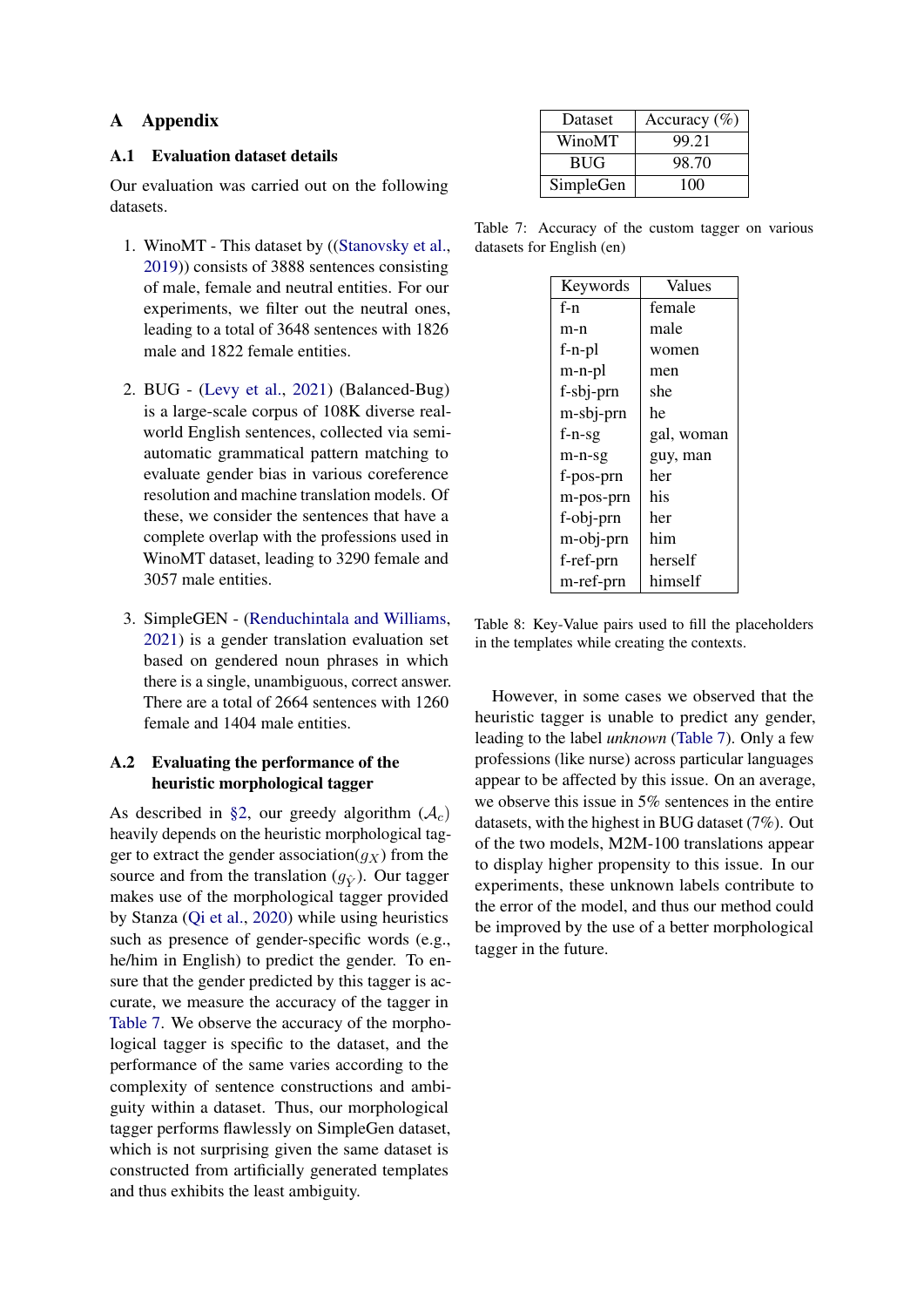| Delimiter   | Model          | Dataset    |                     | With Context           |                         |                 |                 |  |  |
|-------------|----------------|------------|---------------------|------------------------|-------------------------|-----------------|-----------------|--|--|
|             |                |            | $\mathcal{A}_C(\%)$ | $\mathcal{A}_d ll$ (%) | CSS                     | $\mathcal{C}_U$ | $\mathcal{C}_L$ |  |  |
|             |                | WinoMT     | 77.81               | 59.44 (12.87)          | 0.20(0.29)              | 59.00           | 1.70            |  |  |
|             | <b>OPUS-MT</b> | <b>BUG</b> | 82.22               | 65.16 (17.58)          | 0.21(0.20)              | 55.39           | 15.17           |  |  |
| Period (.)  |                | SimpleGen  | 90.29               | 66.18 (14.67)          | 0.24(0.28)              | 75.94           | 1.06            |  |  |
|             |                | WinoMT     | 80.15               | 58.67 (13.10)          | 0.21(0.31)              | 57.84           | 0.71            |  |  |
|             | $M2M-100$      | <b>BUG</b> | 82.54               | 59.65 (16.92)          | 0.38(0.41)              | 66.27           | 23.70           |  |  |
|             |                | SimpleGen  | 94.82               | 62.08 (11.00)          | 0.31(0.69)              | 88.54           | 1.51            |  |  |
|             |                | WinoMT     | 77.52               | 60.31(10.70)           | 0.31(0.41)              | 44.67           | 8.13            |  |  |
|             | <b>OPUS-MT</b> | <b>BUG</b> | 82.75               | 67.92 (17.10)          | $\overline{0.19(0.31)}$ | 48.28           | 8.87            |  |  |
| Hash $(\#)$ |                | SimpleGen  | 84.38               | 64.43 (13.12)          | 0.28(0.38)              | 59.96           | 10.63           |  |  |
|             |                | WinoMT     | 80.94               | 57.18 (9.99)           | 0.32(0.40)              | 57.86           | 14.05           |  |  |
|             | $M2M-100$      | <b>BUG</b> | 82.82               | 65.78 (18.39)          | 0.37(0.42)              | 63.75           | 22.13           |  |  |
|             |                | SimpleGen  | 82.90               | 60.11 (9.36)           | 0.28(0.37)              | 61.71           | 9.65            |  |  |

Table 9: Results aggregated over the language pairs (EN-DE, EN-FR,EN-ES) for each model/dataset. A reflects the accuracy of correct gender associations in the translation without extra-sentential context.  $A_C$  is the accuracy after addition of extra-sentential context using the greedy strategy.  $A_{all}$  reflects the average accuracy of correct gender associations for all templates applied to all sentences, and CSS represents the Context-Sensitivity score. The values in bracket are the standard deviation for the corresponding metric.  $\mathcal{C}_U$  and  $\mathcal{C}_L$  represent respectively the percentage of the biased sentences where at least one/all templates yields the correct prediction of the gender association.

<span id="page-10-0"></span>

| A {occupation} appears in the following statement                        | In the next sentence, there is a revered {occupation}                 |
|--------------------------------------------------------------------------|-----------------------------------------------------------------------|
| The {occupation} in the next sentence is alive.                          | A well-known {occupation} is mentioned in the preceding statement.    |
| The following statement refers to a respected {occupation}               | A humble {occupation} is talked about in the following statement.     |
| In the preceding sentence there is a {occupation} who is kind.           | In the preceding sentence, there is a helpful {occupation}            |
| The {occupation} in the next sentence is active.                         | The {occupation} in the next sentence works on the weekend.           |
| The {occupation} in the preceding sentence is talented.                  | The {occupation} in the previous sentence is often praised by others. |
| The {occupation} in the following statement likes to travel.             | An excellent {occupation} is mentioned in the following phrase.       |
| There is a {occupation} in the next sentence who is trustworthy.         | The {occupation} in the next sentence is short-tempered.              |
| There is a loyal {occupation} in the next sentence.                      | In the previous sentence, there is a {occupation} who paints well.    |
| The next sentence mentions a {occupation}                                | A {occupation} who is careful is mentioned in the previous phrase.    |
| The {occupation} in the next sentence is energetic.                      | There is an accomplished {occupation} in the next sentence.           |
| The person in the next sentence is a good {occupation}                   | The {occupation} in the next sentence will be on holiday next week.   |
| The person in the previous sentence is a famous {occupation}             | The following line is about an individual who works as a {occupation} |
| The next sentence mentions a {occupation} who is a learned professional. | The {occupation} in the following line is a nice person.              |
| In the preceding sentence there is a funny {occupation}                  | A German {occupation} is mentioned in the previous line.              |
| A renowned {occupation} is mentioned in the following statement.         | The {occupation} in the previous sentence is fond of writing.         |
| The {occupation} in the next sentence works hard.                        | A {occupation} is mentioned in the previous line who has two kids.    |
| Everyone is fond of the {occupation} in the previous sentence.           | The {occupation} in the next sentence likes gardening.                |
| The {occupation} in the next sentence is afraid of dogs.                 | The {occupation} in the following statement is a great individual.    |
| The next sentence talks about a {occupation} who is very polite.         | The {occupation} in the next sentence knows Japanese.                 |
| There is a competent {occupation} in the next sentence.                  | There is a {occupation} in the previous statement who owns a car.     |
| The {occupation} in the next statement is smart.                         | The {occupation} in the next sentence sings well.                     |
| The following sentence mentions a strict {occupation}                    | The {occupation} in the preceding sentence has diabetes.              |
| In the next sentence, there is an experienced {occupation}               | People talk highly about the {occupation} in the previous sentence.   |
| The {occupation} in the next sentence is from India.                     | The {occupation} in the previous sentence was awarded.                |

Table 10: Templates used for creating gender irrelevant contexts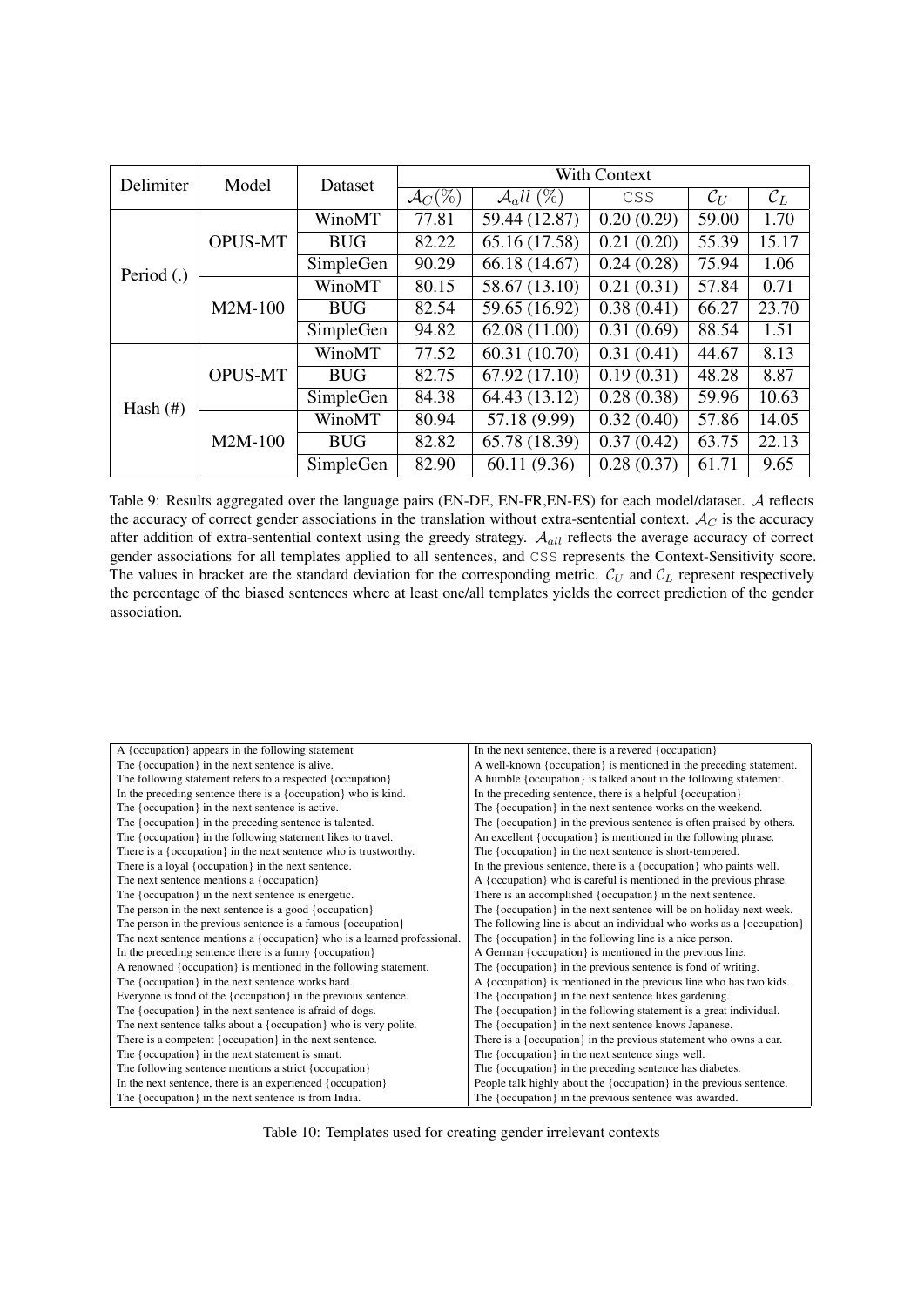<span id="page-11-0"></span>

| Templates used for creating contexts                                                | $\mathcal{A}_{mean}$ | l  | $\boldsymbol{d}$      | $\boldsymbol{s}$ |
|-------------------------------------------------------------------------------------|----------------------|----|-----------------------|------------------|
| The {occupation} in the following sentence is appreciated by ${m/f-pos-}$           | 68.82 (0.47)         | 11 | $\tau$                | $\mathbf{1}$     |
| prn } colleagues.                                                                   |                      |    |                       |                  |
| While referring to {m/f-ref-prn}, the mentioned {occupation} uses the               | 67.77 (0.47)         | 11 | 3                     | 1                |
| pronouns $\{m/f-sbj-prn\}/\{m/f-obj-prn\}$ .                                        |                      |    |                       |                  |
| The {occupation} in the next sentence identifies {m/f-ref-prn} using the            | 67.71 (0.43)         | 12 | 5                     | $\overline{2}$   |
| pronouns {m/f-sbj-prn}/{m/f-obj-prn}.                                               |                      |    |                       |                  |
| The {occupation} in the following sentence is excellent at ${m/f-pos-prn}$ }        | 65.95 (0.48)         | 11 | $7\phantom{.0}$       | $\mathbf{1}$     |
| job.                                                                                |                      |    |                       |                  |
| The $\{m/f-n\}$ {occupation} in the next sentence is a responsible $\{m/f-n-sg\}$ . | 65.85(0.48)          | 11 | $\mathbf{0}$          | $\overline{2}$   |
| There is a ${m/f-n}$ {occupation} in the following sentence and ${m/f-sbj}$ -       | 65.8(0.48)           | 15 | $\boldsymbol{0}$      | 3                |
| prn } is a polite {m/f-n-sg}.                                                       |                      |    |                       |                  |
| The $\{m/f-n\}$ {occupation} in the next sentence is valued at $\{m/f-pos-prn\}$    | 65.64(0.48)          | 12 | $\mathbf{0}$          | $\overline{2}$   |
|                                                                                     |                      |    |                       |                  |
| workplace.                                                                          |                      |    |                       |                  |
| The $\{m/f-n\}$ {occupation} in the next sentence is a $\{m/f-n-sg\}$ .             | 65.3(0.48)           | 10 | $\boldsymbol{0}$      | $\overline{2}$   |
| A talented {occupation} appears in the next sentence and {m/f-sbj-prn}              | 65.21 (0.48)         | 15 | 6                     | 3                |
| identifies {m/f-ref-prn} as a {m/f-n-sg}.                                           |                      |    |                       |                  |
| The {m/f-n} {occupation} mentioned in the previous sentence is excellent            | 64.96 (0.48)         | 13 | $\mathbf{0}$          | $\overline{2}$   |
| at {m/f-pos-prn} job.                                                               |                      |    |                       |                  |
| A {m/f-n} {occupation} is being talked about in the next sentence.                  | 64.88 (0.48)         | 11 | $\overline{0}$        | 1                |
| The {occupation} in the next sentence is liked by {m/f-pos-prn} cowork-             | 64.78 (0.48)         | 11 | $\overline{7}$        | 1                |
| ers.                                                                                |                      |    |                       |                  |
| In the following sentence there is a {m/f-n} {occupation} and {m/f-sbj-             | 64.75 (0.48)         | 15 | $\boldsymbol{0}$      | 3                |
| prn } is a humble ${m/f-n-sg}$ .                                                    |                      |    |                       |                  |
| In the following sentence is a $\{m/f-n\}$ {occupation} and $\{m/f-sbj-prn\}$ is    | 64.54 (0.48)         | 14 | $\mathbf{0}$          | 3                |
| a polite {m/f-n-sg}.                                                                |                      |    |                       |                  |
| The next sentence speaks of a ${m/f-n}$ {occupation}.                               | 64.49 (0.48)         | 8  | $\boldsymbol{0}$      | 1                |
| The next sentence talks about a ${m/f-n}$ {occupation}.                             | 64.45 (0.48)         | 8  | $\overline{0}$        | 1                |
| The {occupation} in the following sentence is the best among {m/f-pos-              | 64.4(0.48)           | 12 | 8                     | 1                |
| prn } peers.                                                                        |                      |    |                       |                  |
| The $\{m/f-n\}$ {occupation} in the previous sentence is well-known for             | 64.32 (0.48)         | 12 | $\boldsymbol{0}$      | $\overline{2}$   |
| {m/f-pos-prn} expertise.                                                            |                      |    |                       |                  |
| The preceding sentence's $\{m/f-n\}$ {occupation} is well-liked by $\{m/f-pos-$     | 64.14 (0.48)         | 10 | $\mathbf{0}$          | $\mathfrak{2}$   |
| prn } coworkers.                                                                    |                      |    |                       |                  |
| The person in the following sentence is a $\{m/f-n\}$ and is the only $\{m/f-n\}$   | 64.13 (0.48)         | 18 | $\overline{0}$        | $\overline{2}$   |
| {occupation} among {m/f-pos-prn} peers.                                             |                      |    |                       |                  |
| A ${m/f-n}$ {occupation} has been mentioned in the next sentence.                   | 64.09 (0.48)         | 10 |                       |                  |
|                                                                                     |                      |    | $\boldsymbol{0}$<br>5 | 1                |
| The {occupation} in the following line enjoys {m/f-pos-prn} work.                   | 63.97 (0.48)         | 9  |                       | 1                |
| The {occupation} in the next sentence is fond of ${m/f-pos-prn}$ job.               | 63.45 (0.48)         | 11 | $\overline{7}$        | $\mathbf{1}$     |
| The preceding sentence's $\{m/f-n\}$ {occupation} is respected by $\{m/f-pos-$      | 63.39 (0.48)         | 10 | $\overline{0}$        | $\sqrt{2}$       |
| prn } colleagues.                                                                   |                      |    |                       |                  |
| The {occupation} in the next sentence loves ${m/f-pos-prn}$ job.                    | 63.38 (0.48)         | 9  | 5                     | $\mathbf{1}$     |
| The following statement refers to a ${m/f-n}$ {occupation} who is valued            | 63.36 (0.49)         | 14 | $\overline{0}$        | $\overline{2}$   |
| at {m/f-pos-prn} workplace.                                                         |                      |    |                       |                  |
| There is a {occupation} in the following sentence and ${m/f-pos-prn}$ }             | 63.36 (0.48)         | 13 | 5                     | $\overline{2}$   |
| gender is ${m/f-n}$ .                                                               |                      |    |                       |                  |
| A confident {m/f-n} {occupation} is being spoken about in the next                  | 63.36 (0.48)         | 12 | $\boldsymbol{0}$      | $\mathbf{1}$     |
| sentence.                                                                           |                      |    |                       |                  |
| The {m/f-n} {occupation} who was mentioned in the preceeding phrase is              | 63.31 (0.48)         | 17 | $\overline{0}$        | $\overline{2}$   |
| well-known for {m/f-pos-prn} knowledge and experience.                              |                      |    |                       |                  |
| There is a $\{m/f-n\}$ {occupation} in the next phrase, and $\{m/f-sbj-prn\}$ is a  | 63.26 (0.49)         | 15 | $\overline{0}$        | $\sqrt{2}$       |
| nice individual.                                                                    |                      |    |                       |                  |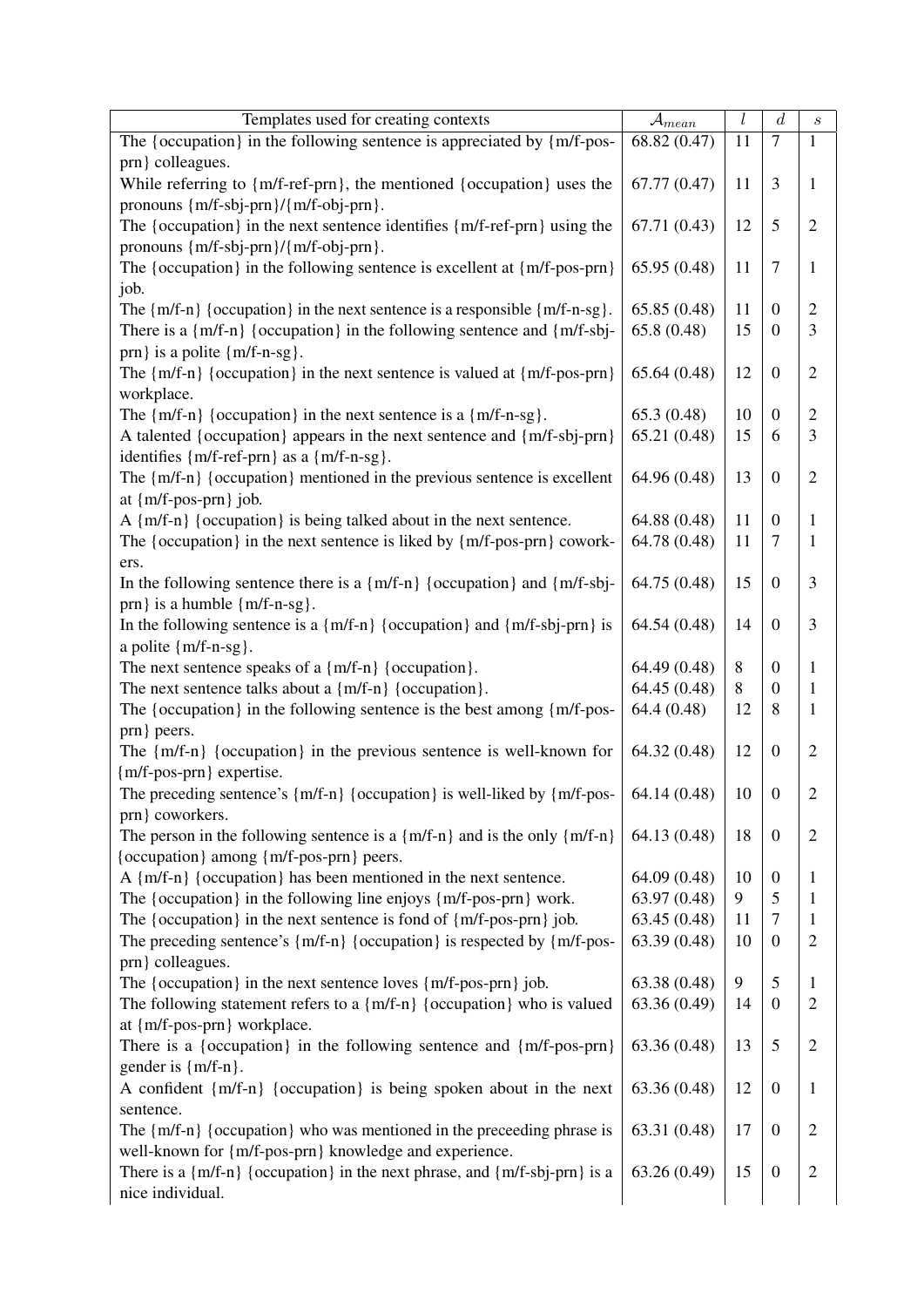|                                                                                      |                      | l  | $\boldsymbol{d}$ |                  |
|--------------------------------------------------------------------------------------|----------------------|----|------------------|------------------|
| Templates used for creating contexts                                                 | $\mathcal{A}_{mean}$ |    |                  | $\boldsymbol{s}$ |
| The {occupation} in the next sentence is talented and is excellent at ${m/f}$ -      | 63.13 (0.47)         | 14 | 10               | $\mathbf{1}$     |
| pos-prn} job.                                                                        |                      |    |                  |                  |
| The {occupation} in the next sentence is great at {m/f-pos-prn} work.                | 63.08 (0.48)         | 11 | $\overline{7}$   | 1                |
| The {occupation} in the next sentence is great at ${m/f-pos-prn}$ job.               | 62.98 (0.48)         | 11 | $\boldsymbol{7}$ | $\mathbf{1}$     |
| The person in the previous sentence is a ${m/f-n-sg}$ and is the only ${m/f-n}$      | 62.9(0.49)           | 18 | $\overline{0}$   | 3                |
| {occupation} in {m/f-pos-prn} group.                                                 |                      |    |                  |                  |
| The preceding sentence talks about a {m/f-n} {occupation} who loves                  | 62.73 (0.49)         | 12 | $\overline{0}$   | $\overline{2}$   |
| ${m/f-pos-prn}$ job.                                                                 |                      |    |                  |                  |
| The {occupation} in the next sentence is a smart ${m/f-n-sg}$ .                      | 62.6(0.48)           | 10 | $\overline{7}$   | $\mathbf{1}$     |
| The individual in the preceding sentence is a ${m/f-n-sg}$ and is the only           | 62.47(0.49)          | 18 | $\boldsymbol{0}$ | 3                |
| {m/f-n} {occupation} amongst {m/f-pos-prn} peers.                                    |                      |    |                  |                  |
| We are talking about a $\{m/f-n\}$ {occupation} in the following sentence.           | 62.42(0.49)          | 11 | $\boldsymbol{0}$ | $\mathbf{1}$     |
| A {m/f-n} {occupation} who enjoys {m/f-pos-prn} work is described in                 | 62.37(0.49)          | 13 | $\overline{0}$   | $\overline{2}$   |
| the previous statement.                                                              |                      |    |                  |                  |
| The {occupation} in the previous sentence is respected by ${m/f-pos-prn}$ }          | 62.33(0.49)          | 11 | $\overline{7}$   | $\mathbf{1}$     |
| colleagues.                                                                          |                      |    |                  |                  |
| A {m/f-n} {occupation} is shown in the previous statement, and {m/f-sbj-             | 62.23(0.49)          | 15 | $\boldsymbol{0}$ | $\overline{2}$   |
| prn } is a proud ${m/f-n-sg}$ .                                                      |                      |    |                  |                  |
| The {occupation} in the previous sentence is known for ${m/f-pos-prn}$ }             | 62.18(0.49)          | 15 | $\overline{7}$   | $\overline{2}$   |
| abilities and is a ${m/f-n-sg}$ .                                                    |                      |    |                  |                  |
| In the preceding sentence is a $\{m/f-n\}$ {occupation} who is valued at             | 62.11 (0.49)         | 14 | $\boldsymbol{0}$ | $\overline{2}$   |
| {m/f-pos-prn} workplace.                                                             |                      |    |                  |                  |
| The {occupation} in the previous sentence is known for ${m/f-pos-prn}$ }             | 62.02(0.49)          | 16 | $\overline{7}$   | 3                |
| skills and ${m/f-sbj-prn}$ is a ${m/f-n-sg}$ .                                       |                      |    |                  |                  |
| A {m/f-n} {occupation} appears in the following statement.                           | 61.99(0.49)          | 8  | $\boldsymbol{0}$ | $\mathbf{1}$     |
| The next sentence talks about a {m/f-n-sg} and {m/f-sbj-prn} is a {occu-             | 61.8(0.49)           | 12 | $\overline{2}$   | $\overline{2}$   |
|                                                                                      |                      |    |                  |                  |
| pation }.                                                                            |                      |    |                  |                  |
| The following sentence is about a ${m/f-n-sg}$ whose occupation is ${occu-$          | 61.71 (0.49)         | 11 | 3                | $\mathbf{1}$     |
| pation.                                                                              |                      |    |                  |                  |
| According to the previous sentence, the {m/f-n-sg} is a {m/f-n} {occupa-             | 61.68(0.49)          | 11 | $\overline{0}$   | $\overline{2}$   |
| tion }.                                                                              |                      |    |                  |                  |
| In the previous statement, a {occupation} is mentioned, and {m/f-sbj-prn}            | 61.63(0.49)          | 13 | 3                | $\overline{2}$   |
| is a ${m/f-n-sg}$ .                                                                  |                      |    |                  |                  |
| In the following phrase is a modest $\{m/f-n\}$ {occupation}.                        | 61.55(0.49)          | 9  | $\boldsymbol{0}$ | 1                |
| In the previous line, the {occupation} is a $\{m/f-n\}$ who refers to $\{m/f-ref-$   | 61.15(0.49)          | 15 | $\overline{2}$   | 3                |
| prn } as ${m/f-sbj-prn}/{m/f-obj-prn}$ .                                             |                      |    |                  |                  |
| In the next sentence is a ${m/f-n-sg}$ and ${m/f-sbj-prn}$ has been employed         | 61.01(0.49)          | 15 | 5                | $\overline{2}$   |
| as a {occupation}.                                                                   |                      |    |                  |                  |
| A {m/f-n} {occupation} was mentioned in the previous statement.                      | 60.95(0.49)          | 9  | $\boldsymbol{0}$ | $\mathbf{1}$     |
| In the previous sentence, the {occupation} identifies {m/f-ref-prn} as a             | 60.95 (0.49)         | 11 | 1                | $\overline{2}$   |
| ${m/f-n-sg}.$                                                                        |                      |    |                  |                  |
| The next line is about a $\{m/f-n-sg\}$ who works as a $\{occupation\}$ .            | 60.94(0.49)          | 12 | $\overline{4}$   | $\mathbf{1}$     |
| The {occupation} in the previous line is a ${m/f-n-sg}$ of confidence.               | 60.87 (0.49)         | 11 | 6                | $\mathbf{1}$     |
| The {occupation} in the next sentence uses the pronouns ${m/f-sbj}$                  | 60.83(0.49)          | 10 | $\boldsymbol{7}$ | $\mathbf{1}$     |
| $prn$ }/{ $m/f$ -obj- $prn$ }.                                                       |                      |    |                  |                  |
| A {m/f-n} {occupation} appears in the previous statement.                            | 60.77(0.49)          | 8  | $\boldsymbol{0}$ | $\mathbf{1}$     |
| The previous statement $\{m/f-n-pl\}$ tions a $\{occupation\}$ and $\{m/f-sbj-prn\}$ | 60.72(0.49)          | 11 | $\mathbf{1}$     | $\overline{2}$   |
| is a ${m/f-n-sg}$ .                                                                  |                      |    |                  |                  |
|                                                                                      |                      |    |                  |                  |
| The {occupation} in the preceding line is a trustworthy ${m/f-n-sg}$ .               | 60.7(0.49)           | 10 | $\boldsymbol{7}$ | $\mathbf{1}$     |

## Table 11 continued from previous page